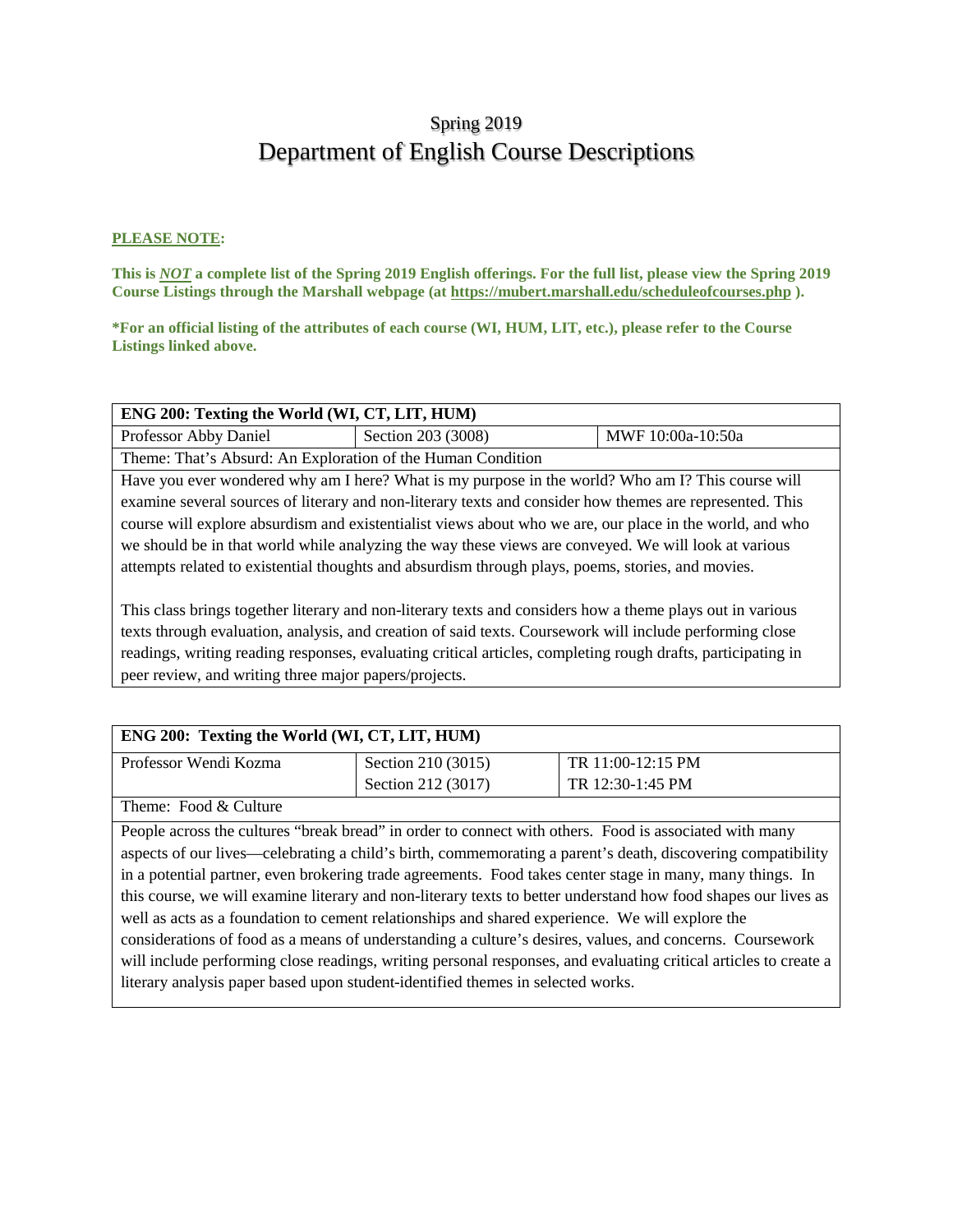| ENG 200: Texting the World (WI, CT, LIT, HUM)   |                    |             |  |
|-------------------------------------------------|--------------------|-------------|--|
| Prof. Jonathan Nance                            | Section 211 (3016) | TR 11-12:15 |  |
| Exploring the Wastelands of the Post-Apocalypse |                    |             |  |

*"In 1776 this great nation accepted that armed conflict was the only way to preserve our rights to life, liberty, and the pursuit of happiness. If our founding fathers could only see us now..." Narrator, Fallout 76* 

In the post-apocalypse exists not only the greatest fears, but also the greatest hopes, dreams, and strongest emotions of humanity. In this class we will explore the wastelands of post-apocalyptic media by examining literary and non-literary texts that explore both the fictional wastelands and times in which an apocalypse was within arm's reach. We will look at texts that run the gamut from novels to short stories and movies to video games all to explore what lies at the center of the wasteland: humanity and the conflicts that drive us to near extinction. Students will perform close readings, engage in in-depth class discussions, write responses to the assigned texts, and create a Wasteland Survival Guide (or Kit) for the final project.

| ENG 200: Texting the World (WI, CT, LIT, HUM) (Online)                                                      |                                                                                                       |            |
|-------------------------------------------------------------------------------------------------------------|-------------------------------------------------------------------------------------------------------|------------|
| Professor Abby Daniel                                                                                       | Section 217 (3022)                                                                                    | <b>WEB</b> |
| Theme: Spooky: An exploration of Monsters in Culture                                                        |                                                                                                       |            |
|                                                                                                             | What scares you? What is fear and why does it hold so much power over us? Why do we fear monsters? Do |            |
| we create our monsters or are they us? This course will bring together literary and non-literary texts to   |                                                                                                       |            |
| explore the concepts of monsters in culture. We will explore the considerations of the monster as a symbol, |                                                                                                       |            |
| revealing and reflecting cultural desires, values, and concerns. We will also explore why humans need the   |                                                                                                       |            |
| monstrous and why they are curious about the monsters that hide in the shadows. This course has three       |                                                                                                       |            |
| major papers/projects and mandatory rough drafts and peer reviews. The major project for the course will be |                                                                                                       |            |
| a culmination of what you have learned in the class presented as a multimedia project presentation.         |                                                                                                       |            |

| ENG 200: Texting the World (WI, CT, LIT, HUM) (Online)                                                      |                    |            |
|-------------------------------------------------------------------------------------------------------------|--------------------|------------|
| Dr. Puspa Damai                                                                                             | Section 219 (3024) | <b>WEB</b> |
|                                                                                                             | Section 220 (3025) | <b>WEB</b> |
| Theme: Spooky: An exploration of Monsters in Culture                                                        |                    |            |
| What scares you? What is fear and why does it hold so much power over us? Why do we fear monsters? Do       |                    |            |
| we create our monsters or are they us? This course will bring together literary and non-literary texts to   |                    |            |
| explore the concepts of monsters in culture. We will explore the considerations of the monster as a symbol, |                    |            |
| revealing and reflecting cultural desires, values, and concerns. We will also explore why humans need the   |                    |            |
| monstrous and why they are curious about the monsters that hide in the shadows. This course has three       |                    |            |

major papers/projects and mandatory rough drafts and peer reviews. The major project for the course will be a culmination of what you have learned in the class presented as a multimedia project presentation.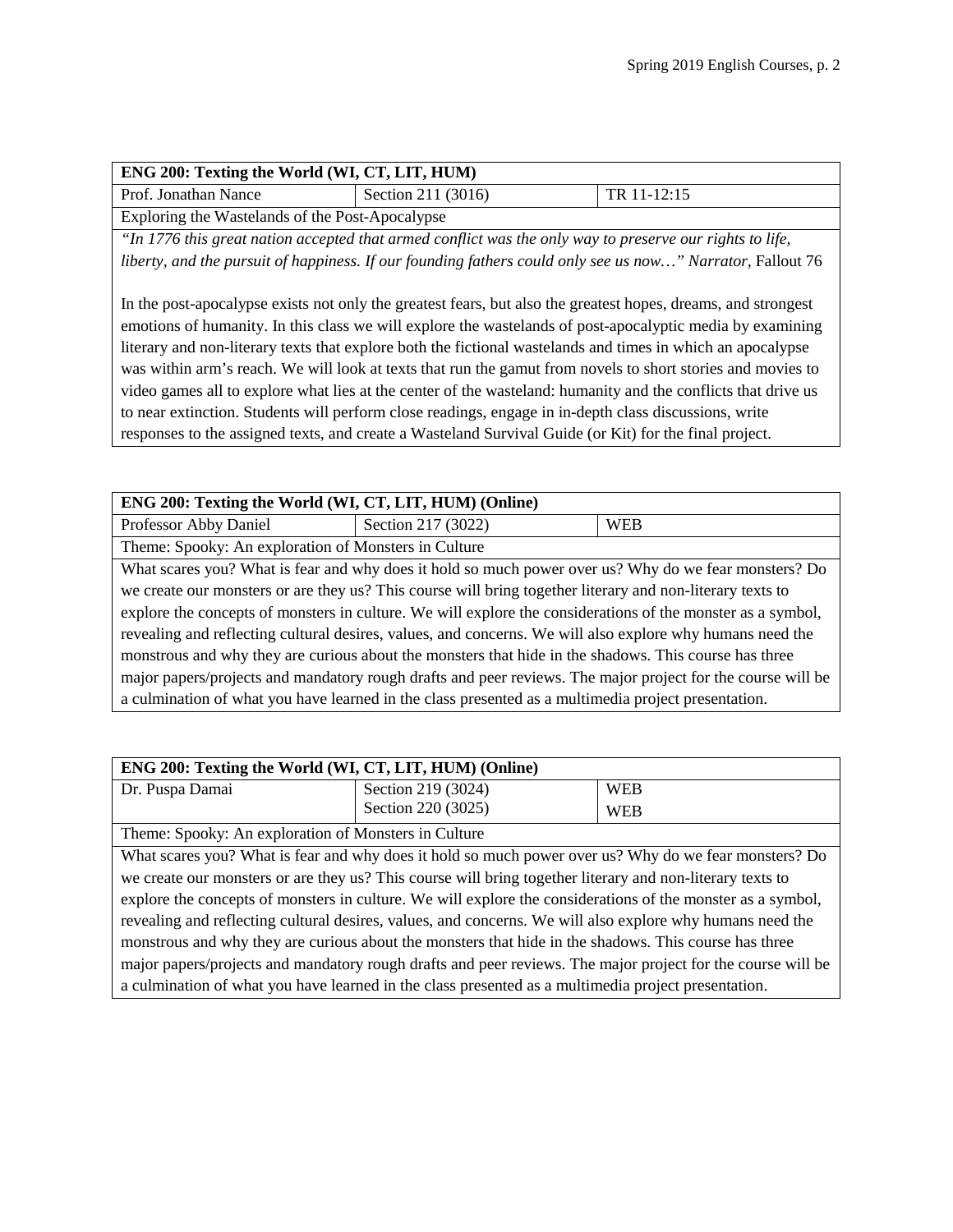| ENG 200H: Texting the World (Honors) (WI, CT, LIT, HUM) |  |
|---------------------------------------------------------|--|
|                                                         |  |

Professor Abby Daniel Section 202 (3028) MW 2-3:15pm

Theme: That's Absurd: An Exploration of the Human Condition

Have you ever wondered why am I here? What is my purpose in the world? Who am I? This course will examine several sources of literary and non-literary texts and consider how themes are represented. This course will explore absurdism and existentialist views about who we are, our place in the world, and who we should be in that world while analyzing the way these views are conveyed. We will look at various attempts related to existential thoughts and absurdism through plays, poems, stories, and movies.

This class brings together literary and non-literary texts and considers how a theme plays out in various texts through evaluation, analysis, and creation of said texts. Coursework will include performing close readings, writing reading responses, evaluating critical articles, completing rough drafts, participating in peer review, and writing three major papers/projects.

| ENG 203: Appalachian Literature (WI, MC, HUM, LIT)                                                               |                    |                   |
|------------------------------------------------------------------------------------------------------------------|--------------------|-------------------|
| Dr. Jana Tigchelaar                                                                                              | Section 201 (3076) | TR 2:00-3:15 p.m. |
|                                                                                                                  | Section 202 (3077) | TR 4:00-5:15 p.m. |
| Regional Identity in Appalachian Literature                                                                      |                    |                   |
| This course will study texts by Appalachian writers of various racial, ethnic, and class backgrounds,            |                    |                   |
| examining how region can shape expressions of identity. In addition to our primary readings, which will          |                    |                   |
| include Denise Giardina's Storming Heaven and Scott McClanahan's Crapalachia, we will read journal               |                    |                   |
| articles and other critical texts that will give us a critical language to talk about Appalachian literature. We |                    |                   |
| will practice critical thinking, reading, and writing skills throughout the course, producing a number of        |                    |                   |
| shorter response papers, a critical article reflection paper, and a final research paper.                        |                    |                   |

| <b>ENG 204: Writing for the Workplace</b> |                    |               |
|-------------------------------------------|--------------------|---------------|
| Amine Oudghiri-Otmani                     | Section 204 (3081) | TR 9:30-10:45 |
|                                           | Section 206 (3083) | TR 11-12:15   |
|                                           | Section 208 (3085) | TR 12:30-1:45 |

The primary goal of English 204 is to develop and practice basic writing that is focused on the styles and forms used in the workplace. To do so, students must use critical thinking as well as build on the elements of audience and purpose in their respective interactions with co-workers, customers, and clients (to name just a few). In this class, writing will be approached as a transaction method to help build relations with the intended audience.

To focus our path toward these goals, we will work on a plethora of business writing projects (small and major), including (but not limited to) email, letter, memorandum, recommendation report, and formal proposal. Besides exploring examples of these artifacts in class, students will produce business documents of their own as well as engage in research to produce longer business documents like reports and formal proposals.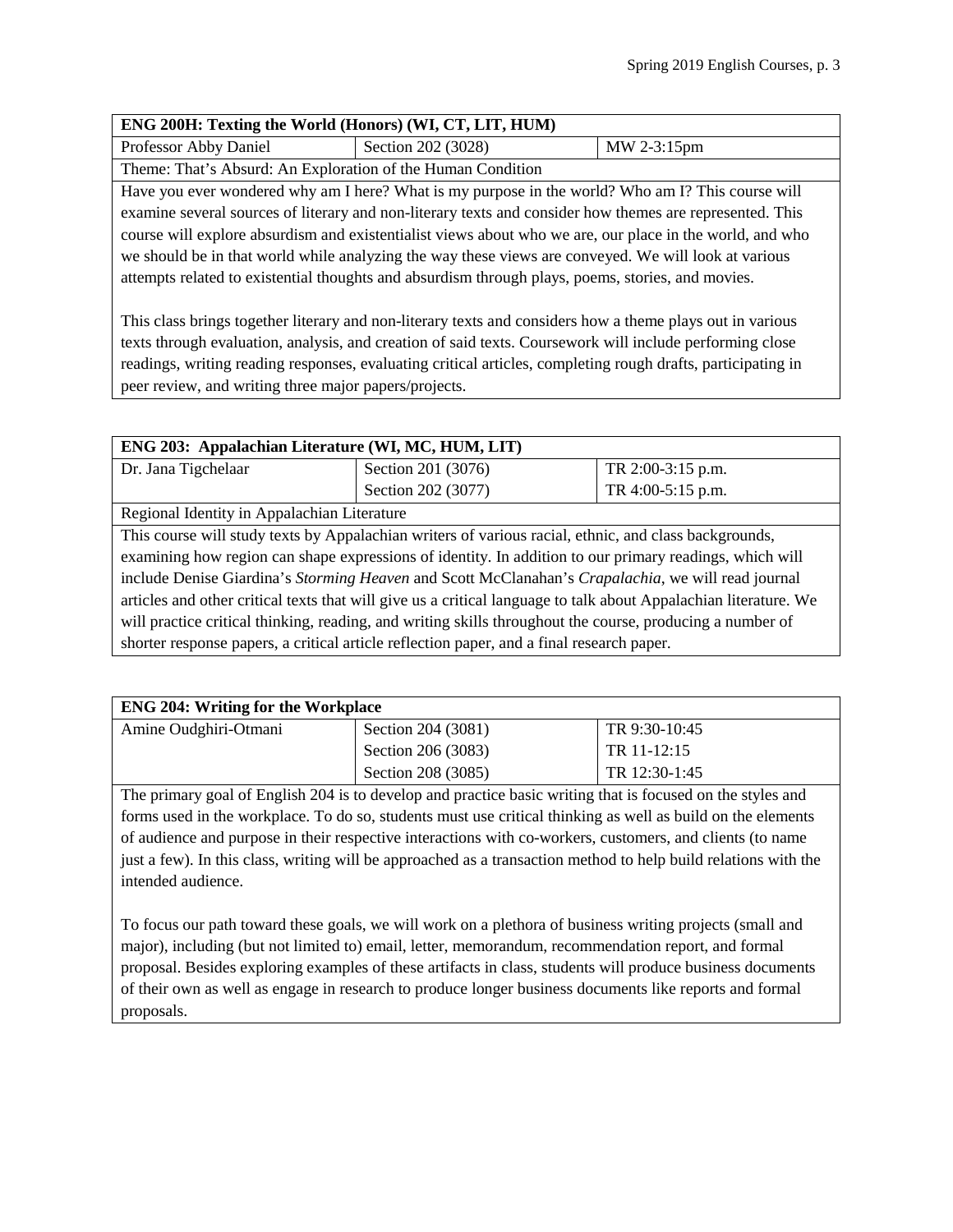| <b>ENG 204: Writing for the Workplace (WI)</b>                                                             |                    |                |
|------------------------------------------------------------------------------------------------------------|--------------------|----------------|
| Dr. Jill Treftz                                                                                            | Section 207 (3084) | TR 12:30 -1:45 |
| This course, which is available only to English majors and students in the College of Business, focuses on |                    |                |
| the rhetoric and composition of genres and texts common to the professional workplace. You will examine    |                    |                |
| and create examples of resumes, memos, letters, and formal reports, while refining your research and       |                    |                |
| analysis skills.                                                                                           |                    |                |

| ENG 205: Popular Literature (CT, WI, HUM, LIT)                                                               |                                                                                                         |                |
|--------------------------------------------------------------------------------------------------------------|---------------------------------------------------------------------------------------------------------|----------------|
| Professor Abby Daniel                                                                                        | Section 201 (3091)                                                                                      | MWF 11-11:50am |
| Theme: Madness: An Exploration of Power and Mental Health                                                    |                                                                                                         |                |
|                                                                                                              | We have all seen or heard about madness, but what exactly is mental illness? Why are there so many best |                |
| sellers focused on mental health? Why is mental health important? What is madness? What causes it? This      |                                                                                                         |                |
| course brings together literary and non-literary texts to consider how the themes of power and mental health |                                                                                                         |                |
| play out in various texts through evaluation, analysis, and creation of said texts. We will look at various  |                                                                                                         |                |
| texts that reveal more about society through stories, poems, novels, and more. By the end of the semester    |                                                                                                         |                |
| you will understand different types of trends in popular genres, analysis, while also exploring why certain  |                                                                                                         |                |
| types of popular literature enthrall society. Coursework will include performing close readings, writing     |                                                                                                         |                |
| reading responses, evaluating critical articles, completing rough drafts, participating in peer review, and  |                                                                                                         |                |
| writing three major papers/projects.                                                                         |                                                                                                         |                |

| <b>ENG 205: Popular Literature (CT, WI, HUM, LIT) (Online)</b> |                    |            |
|----------------------------------------------------------------|--------------------|------------|
| Dr. Jim Riemer                                                 | Section 202 (3092) | <b>WEB</b> |
| Thoma: Tolge of Advantura                                      |                    |            |

Theme: Tales of Adventure

Danger! Intrigue! Evil Sorcery! Ancient artifacts! Strange Lands! Death-defying escapes! Intergalactic battles! Prepare to travel the world pursuing excitement and adventure. In this class you will be reading, discussing, and writing about a range of popular literary texts in the popular genre of adventure fiction. You will be examining how these texts relate to the historical, cultural contexts in which they were written and how they are both a reflection of and reaction to those contexts. You will be examining how these texts reflected and shaped popular ideas about cultural interaction, about gender, about nature and "civilization," as well as examining the conventions and techniques of the adventure genre. The main assignments will include online discussion boards, several literary analysis paragraphs, a literary analysis essay, and a web site project.

| ENG 205: Popular Literature (CT, WI, HUM, LIT) (South Charleston)                                            |                    |                                |
|--------------------------------------------------------------------------------------------------------------|--------------------|--------------------------------|
| Megan Marshall                                                                                               | Section 231 (3094) | TR 11-12:15 (South Charleston) |
| This class will focus on reading, discussing, and writing about a range of popular literary works across     |                    |                                |
| various genres – all of which will in some way connect to the course theme of Monsters, Misfits, and other   |                    |                                |
| Outsiders. We will think about how these texts represent and illuminate the stories and characters that fall |                    |                                |
| under our course theme – and perhaps more importantly – the ways in which our own perspectives influence     |                    |                                |
| how (and why) we believe these characters to be somehow less than human. Together, we will explore           |                    |                                |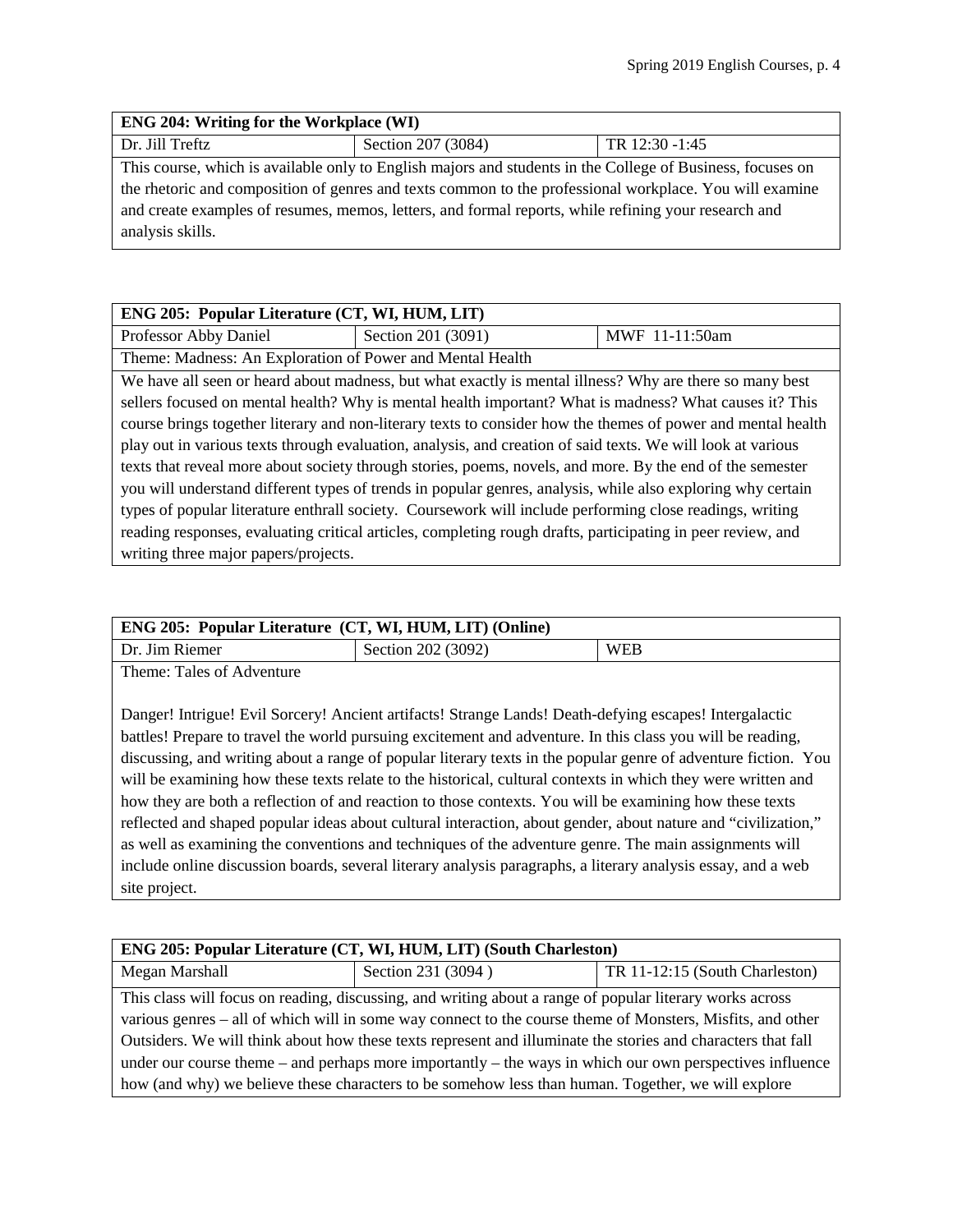novels, short stories, and essays; we'll watch episodes of selected popular television series and a couple of films; and we'll consider two essential questions against all of these texts: In what ways do misfits and monsters disrupt the comforts of normativity in order to move us to reconsider what humanity actually means? (and) Who, really, counts as a human being?

| <b>ENG 209: Literature of Fantasy (WI, HUM, LIT) (Online)</b>                                                                                                                                                                               |                    |            |
|---------------------------------------------------------------------------------------------------------------------------------------------------------------------------------------------------------------------------------------------|--------------------|------------|
| Gwenyth Hood                                                                                                                                                                                                                                | Section 201 (3095) | <b>WEB</b> |
|                                                                                                                                                                                                                                             | Section 202 (3096) | <b>WEB</b> |
| Theme: Imagination grasps at reality.                                                                                                                                                                                                       |                    |            |
| $T = 1$<br>$\alpha$ is the set of the set of the set of the set of the set of the set of the set of the set of the set of the set of the set of the set of the set of the set of the set of the set of the set of the set of the set of the |                    |            |

This survey explores fantasy literature from its origins in mythology to its current status as a modern genre usually contrasted with realism. Beginning with *The Golden Ass*, a novel length narrative from the days of the Roman Emperor Marcus Aurelius (second century AD), we will proceed all the way up to the present, sampling works by the Brothers Grimm, Charles Perrault, Hans Christian Andersen, Sheridan Le Fanu, C. S. Lewis, Margaret Atwood, Angela Carter and Mercedes Lackey. We conclude with the epic fantasy of J. R. R. Tolkien, *The Hobbit* and *The Lord of the Rings*, a major work of the twentieth century which synthesizes and harmonizes many aspects of Fantasy Literature. In this Writing Intensive (WI) class, there will be weekly on-line journals and discussions, and weekly prompts to respond to readings and practice formal documentation. Besides this, there are three formal essays and a final exam on an assigned topic. Students will have the opportunity to revise Essay 1 after it is graded. For Essay 3, students can choose between a creative work and a third short analytical essay.

#### **ENG 210: Autobiography (WI, HUM, LIT)**

**Jessica Hutchinson** Section 201 (3097) TR 12:30-1:45 This course will focus on autobiographical writing from diverse backgrounds with special attention to the historical value of autobiographical writing. We will be considering autobiographical texts as reconstructions of history, and therefore, we will be interpreting the social function of each text as a fundamental aid to human history and moral principles. We will consider how autobiography may humanize the past—by giving a name and face to history—and often raising important ethical questions of the time.

As memoirs continue to "boom" in publishing, we will look at the impacts of globalization on autobiographical writing, specifically at the contemporary representations of time and place in memoir, and consider how the memoir "boom" is reacting to what might be called the "modern age of transience" referring to a heightened awareness of the temporary nature of all human experience— in terms of our lives, time, and place. While we compare memoirs to their historical contexts, we'll discuss issues of historicity and authenticity as the genre continues to expand and accept fictive constructions in autobiographical writing, in addition to memory reconstruction, narrative construction, and presentations of identity. Expect to read at least one contemporary long-form memoir and excerpts from other memoirs and craft essays, in addition to other possibilities of autobiographical writing.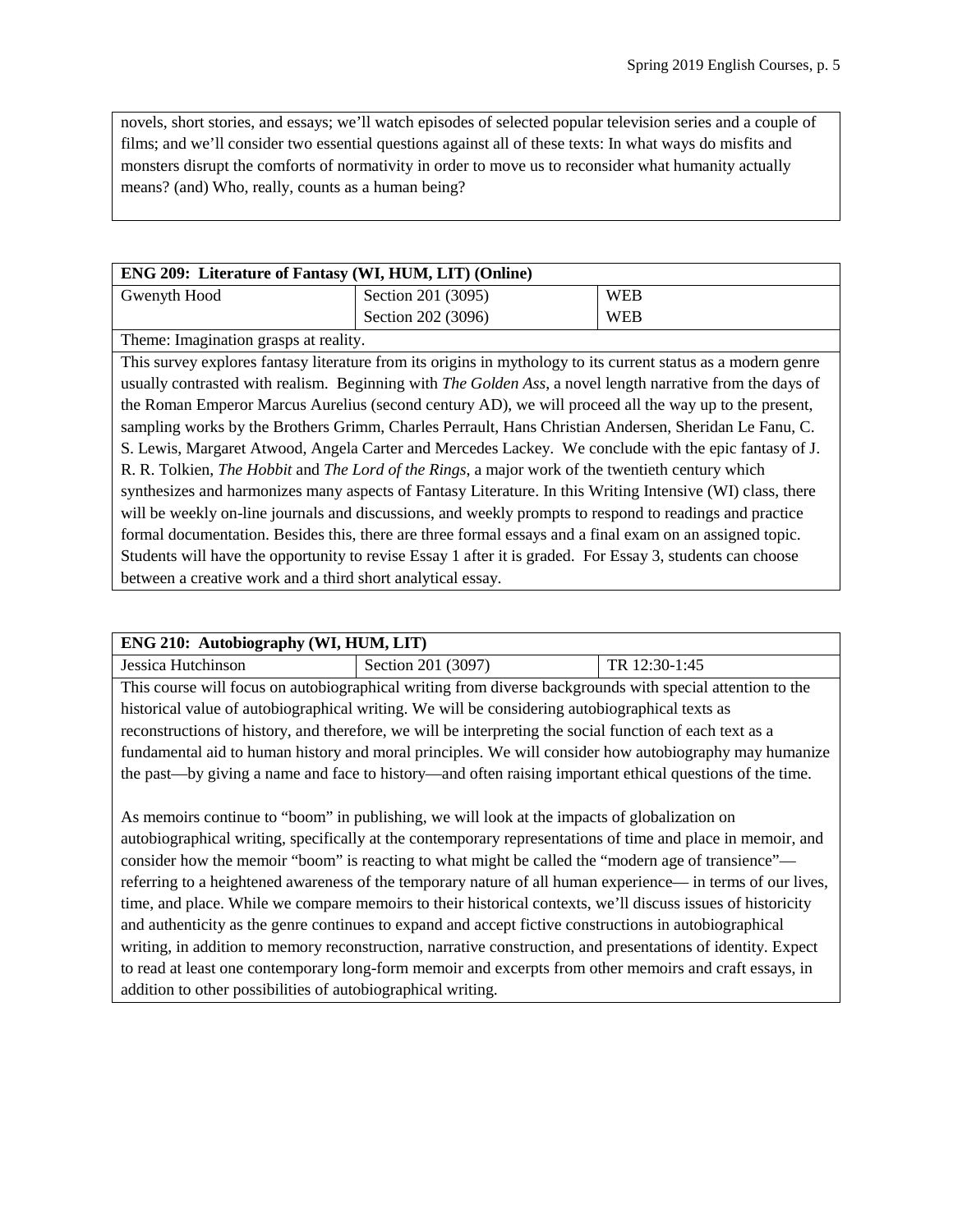# **ENG 211: Science Fiction (WI, LIT, HUM)** Nathan Rucker Section 201 (3098) MWF 11-11:50 Time Travel Narratives "Next week has been exhausting." —@jnardino Time travel narratives, as a subgenre of science fiction, while seemingly offering a limited selection of stories, plots, and themes, manages to still engage with questions dealing with culturally relevant matters. Additionally, one scholar suggests that "one could arguably call narrative itself a time machine" due to the way narratives alter the reader's perception of time in a story. Specifically, time travel narratives give a

In our sessions, we will focus our discussions on three different methods of time travel that occur in narratives identified by one filmmaker. Specifically, we'll look at narratives where the character builds a machine, discovers a wormhole (or other such portals), and travels by sheer force of will.

Since time is related to our perception, we're all time travelers in a sense. We're just moving one second at a time.

## **ENG 211: Science Fiction (CT, HUM, WI) (Online)**

unique opportunity to investigate how a narrative is structured.

Dr. Jim Riemer  $\vert$  Section 202 (3099) WEB Aliens! Spaceships! Time Travel! Cyborgs! Alternate history! Prepare to explore the many worlds and dimensions of science fiction. In this class you will be reading, discussing, and writing about a range of science fiction texts, from classics to the contemporary. While the texts you will be reading treat a range of themes and issues, we will be giving particular focus to how those texts develop themes and address issues related to the interaction between cultures, the danger and benefits of science and technology, and ideas about gender, as well as examining the conventions and techniques of the science fiction genre. The main assignments will include informal individual writing and critical thinking activities, online discussion boards, two literary analysis essays, and a web page project.

#### **ENG 214: Introduction to Comics (HUM, LIT)**  Dr. David Hatfield Section 201 (3101) Section 202 (3102) MW 2-3:15 TR 2-3:15 Superman. Batman. Macbeth. What do they all have in common? They're prominent characters in important works of literature. Think Shakespeare sat down to write great works of literature? Or did he write plays to entertain? In Introduction to Comics, we'll learn the value of learning to read comics as works of art. We'll explore the ways in which comics is its own unique art form, one that relies not only on text but also on image and the interplay between the two. While you probably know that you can read a comic as if it's a novel or short story, you'll also learn how to read and analyze images, and if you aren't reading the images, you're reading (and enjoying) less than half the text. You'll soon see that learning to read comics helps you understand visual language. Through comics, we can learn about a culture's hopes, dreams, fears,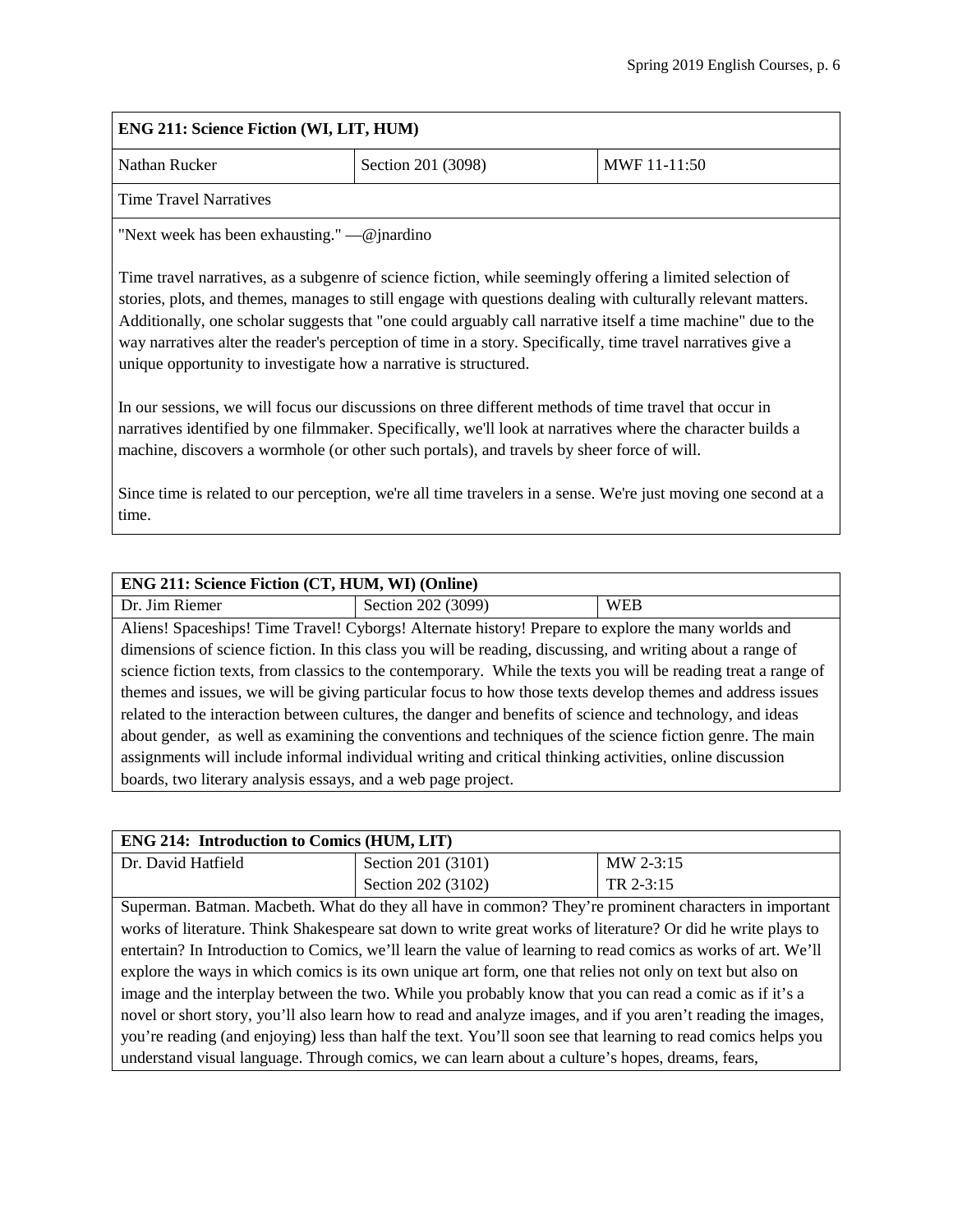values…the true worth of great literature. And, we'll do all this in a fun, discussion-driven class where your ideas and interpretations take center stage.

## **ENG 214: Introduction to Comics (WI, LIT, HUM) (Online)**

 $Dr. Jim Riemer$  Section 203 (3103) WEB In this class you will be reading, discussing, and writing about comics and graphic narratives. You will be learning to analyze the visual and graphic narrative techniques in these texts and how those techniques are used by the writers and artists to develop characters, illustrate conflicts, create suspense, and develop themes. While the comics and graphic narrative you will be reading treat a range of themes and issues, we will be giving particular focus to how those texts develop themes and address issues related to the depiction of violence, gender roles, and ideas about justice. The readings will include reading comics featuring Batman, Jonah Hex, Hawkeye, and the Green Turtle, as well as a graphic novel of your choice. The main assignments will be online discussion boards, two literary analysis paragraphs, a literary analysis essay, and a PowerPoint slideshow project.

#### **ENG 215: Good Novels (WI, HUM, LIT)**

Dr. Forrest Roth Section 201 (3104) TR 9:30-10:45

Theme: CONTEMPORARY ANTI-NOVELS

The novel form has perhaps always resembled the problem child of formal literature: often underfed or overstuffed, consistently lumbering, filled with various characters and situations that sometime add up but seldom reflect a perfect, satisfying whole narrative that finishes. However, there have been many novelists in the subversive tradition of Sterne's *Tristram Shandy*, Cervantes' *Don Quixote* and Joyce's *Ulysses* who opted to devise playful strategies working against such contrivances to better explore the novel's creative and more sophisticated possibilities. For this survey course, we will read six contemporary novels spanning a little over three decades that are notable for the vastly different approaches they take in their respective attempts, allowing us the opportunity to discuss the true potential of the form as well as the changing relationship between good novels and today's readers: Ishmael Reed, *Mumbo Jumbo* (1972); Walter Abish, *Alphabetical Africa* (1974); Renata Adler, *Speedboat* (1976); Italo Calvino, *If on a winter's night a traveler* (1979); Gordon Lish, *Peru* (1986); Mary Robison, *Why Did I Ever* (2001).

| <b>ENG 221: Postcolonial Literature (WI, LIT, HUM) (Online)</b>                                             |                    |            |
|-------------------------------------------------------------------------------------------------------------|--------------------|------------|
| Dr. Puspa Damai                                                                                             | Section 201 (3105) | <b>WEB</b> |
| Theme: Ideology and Power                                                                                   |                    |            |
| This is a multicultural and international literature course. The theme this semester is ideology and power. |                    |            |
| Our goal will be to examine how ideology is often deployed for the purpose of domination, discrimination,   |                    |            |
| exploitation and exclusion. In order to explore this theme, we will look at international literature with a |                    |            |
| focus on the theme of untouchability. We will read people such as Gandhi and Ambedkar and also Julia        |                    |            |
| Kristeva and Nietzsche along with novels such as A Fine Balance and The God of Small Things to discuss      |                    |            |
| how the questions of caste and untouchability have global resonance.                                        |                    |            |
|                                                                                                             |                    |            |

Assignments include short papers, class presentations and a final paper.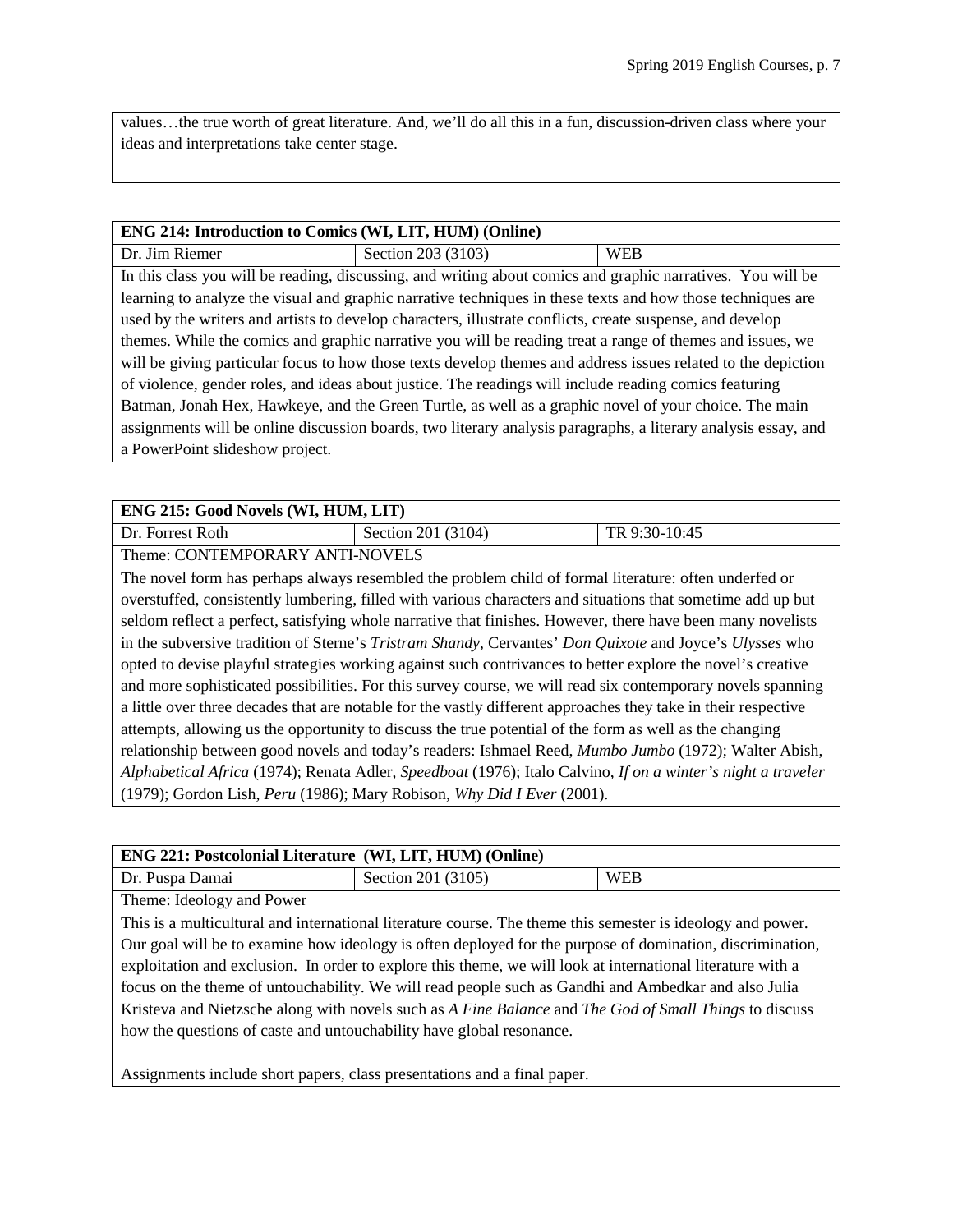## **ENG 231: Good Stories (WI, HUM, LIT)**

| Prof. John Van Kirk               | Section 201 (3106) | TR 2-3:15 |
|-----------------------------------|--------------------|-----------|
| The Stories You Need to Have Read |                    |           |

The best, the most famous, and the most important short stories from around the world. Indulge in the pleasure of reading and talking about a great story. One story per class day. Two short papers, a mid-term exam, and a final.

## **ENG 232: Good Films (WI, LIT, Film Studies)**

| Dr. Walter Squire | Section 201 (3107) | TR 11:00-12:15 |
|-------------------|--------------------|----------------|
|                   | Section 202 (3108) | TR 2:00-3:15   |

This course will focus upon popular film genres such as Westerns, musicals, war films, gangster films, horror, science fiction, and action blockbusters. The histories and conventions of each of these genres (and possibly more) will explored. Furthermore, the class will consider how American history has influenced changes within each genre, and reasoning for changes in popularity of genres over time will be assessed. Readings from the assigned text *An Introduction to Film Genres*, by Lester Friedman and David Desser, will be supplemented by select feature-length films as well as by numerous short films and clips from additional feature-length films. Assignments will include low-, medium-, and high-stakes writing (various in-class exercises, viewing responses to assigned feature-length films, and a longer genre analysis of a film) as well as quizzes and a final exam.

| ENG 232: Good Films (WI, LIT) (Online $-2nd 8$ Weeks)                                                     |                                                                                                         |            |
|-----------------------------------------------------------------------------------------------------------|---------------------------------------------------------------------------------------------------------|------------|
|                                                                                                           |                                                                                                         |            |
| Dr. Britton C. Lumpkin                                                                                    | Section 204 (3110)                                                                                      | <b>WEB</b> |
|                                                                                                           | Our focus for this film course will be on some of the major cinematic films genres such as the musical, |            |
| melodrama, horror, the western, the thriller, the romantic comedy, film noir, and the screwball comedy.   |                                                                                                         |            |
| These genres have influenced contemporary films in numerous ways and are worth exploring. In addition to  |                                                                                                         |            |
| acquiring a working knowledge of film terms and film technique, the class will examine these film genres  |                                                                                                         |            |
| and the various messages (both positive and negative) these genres convey to viewers. Issues regarding    |                                                                                                         |            |
| gender, race, class, nationhood, humanity, morality, family, justice, and humor will be just a few of the |                                                                                                         |            |
|                                                                                                           | subjects that we may end up exploring over the course of the intersession when watching and discussing  |            |
| these films.                                                                                              |                                                                                                         |            |

| <b>ENG 235: Crime and Sensation Literature (WI, HUM, LIT)</b>                                                                                                                        |                    |               |
|--------------------------------------------------------------------------------------------------------------------------------------------------------------------------------------|--------------------|---------------|
| l Dr. Jill Treftz                                                                                                                                                                    | Section 201 (3111) | MW 2-3:15     |
|                                                                                                                                                                                      | Section 202 (3112) | TR 9:30-10:45 |
| $\text{TH}_{\text{max}}$ <b>T</b> $\text{H}_{\text{max}}$ $\text{H}_{\text{max}}$ <b>C</b> $\text{H}_{\text{max}}$ <b>T</b> $\text{H}_{\text{max}}$ <b>T</b> $\text{H}_{\text{max}}$ |                    |               |

The Lives of Sherlock Holmes

Since his first appearance in 1887, Sherlock Holmes has fascinated readers. Though killed, resurrected, and finally retired by his creator, Sir Arthur Conan Doyle, Sherlock Holmes became a cultural icon who has grown far beyond anything Doyle might have dreamed (or dreaded). This class will examine the Doyle stories, then look at the later "lives" of Sherlock Holmes, as imagined by writers of pastiches, reimaginings, and sequels, including Nicholas Meyer's *The Seven-Percent Solution*, Laurie R. King's *The Beekeeper's Apprentice*, and Season 1 of the BBC's *Sherlock*. The class will be discussion-based, with regular writing assignments and a major project at the end of the semester.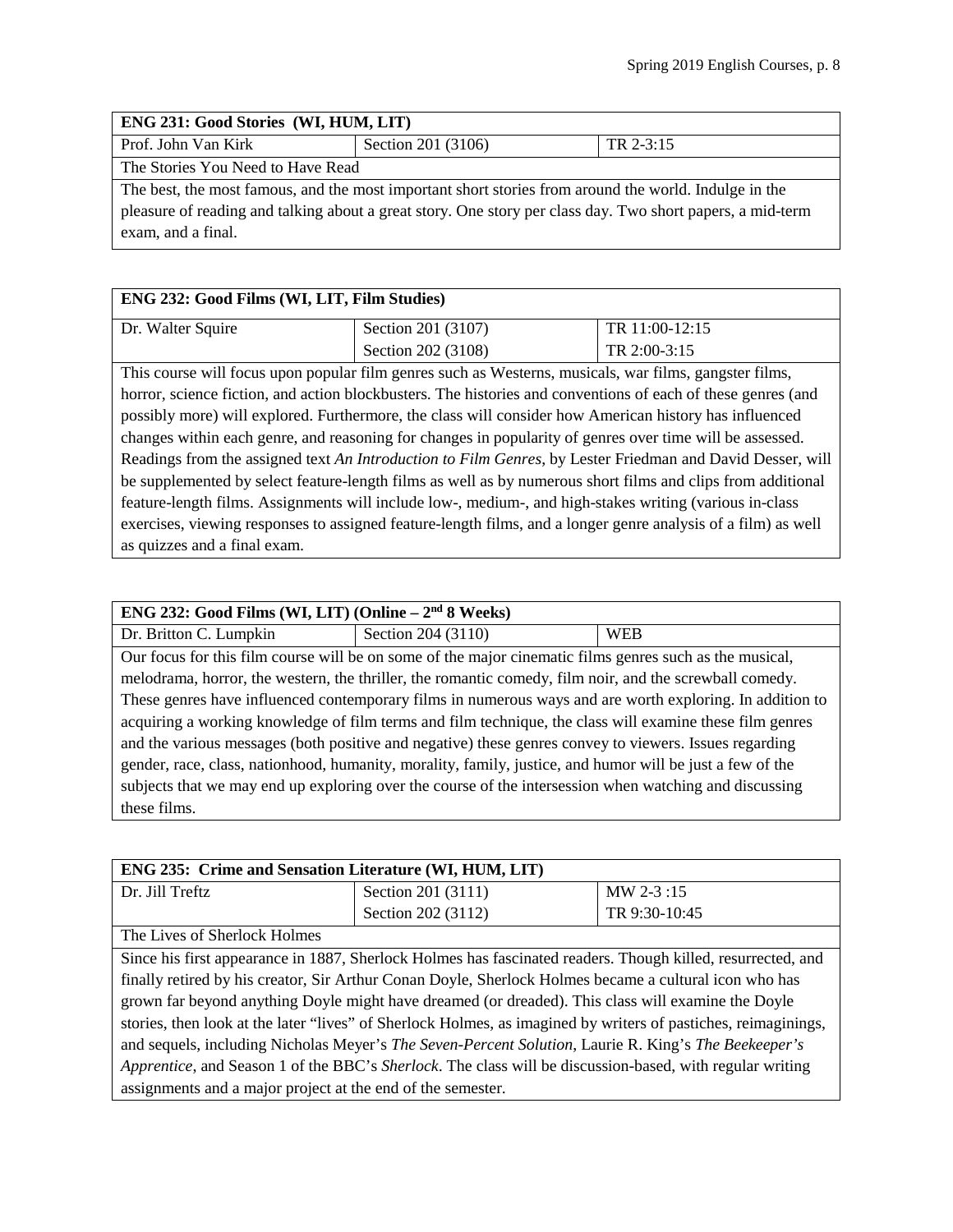| <b>ENG 240: African American Literatures (WI, HUM, MC, LIT)</b> |                    |              |
|-----------------------------------------------------------------|--------------------|--------------|
| l Dr. Joel Peckham JR                                           | Section 201 (3113) | MW 2:00-3:15 |
|                                                                 | Section 202 (3114) | MW 4:00-5:15 |

*African American Literatures* is a writing intensive literature course in which students will explore the work of both canonical and non-canonical African American poets, essayists, fiction writers and playwrights through the lens of "aberrant" texts—dangerous works that probe and push the cultural boundaries of what is American Literature and what is America, exposing what is glorious and grotesque, beautiful and tragic in this vibrant and rich body of literature extending from Jean Toomer's *Cane* to Jesmyn Ward's *Salvage the Bones.* Students will engage with these texts through assignments that ask them to explore the literature within a cultural and historical context, examining how these writers and their works, resist, shape and are shaped by the beliefs, codes, events and forces that surround them. In so doing Writers explored will include Ernest Gaines, Claudia Rankine, Langston Hughes, Quincy Troupe, Ralph Ellison, Audre Lorde and many others.

Assignments will include low-, medium-, and high-stakes writing (reading responses, creative reflections, and one researched analytical essay) as well as one multimedia project.

| ENG 240: African American Literatures (WI, HUM, MC, LIT) (Online – 2 <sup>nd</sup> 8 Weeks)                   |                    |            |
|---------------------------------------------------------------------------------------------------------------|--------------------|------------|
| Dr. Kristen Lillvis                                                                                           | Section 203 (3115) | <b>WEB</b> |
| This course focuses on African American literature and culture from the colonial period to the present, with  |                    |            |
| particular attention paid to issues of gender and the intersection of gender and race. Course texts come from |                    |            |
| a variety of genres (such as poetry, fiction, and nonfiction) and modes (such as electronic literature and    |                    |            |
| print). No textbooks to purchase—all readings will be made available through Blackboard.                      |                    |            |
|                                                                                                               |                    |            |

| ENG 242: Women Writers (HUM, LIT, WI, MC, WS)                                                                   |                                                                                                        |                 |
|-----------------------------------------------------------------------------------------------------------------|--------------------------------------------------------------------------------------------------------|-----------------|
| Sabrina Jones                                                                                                   | Section 201 (3117)                                                                                     | MWF 10:00-10:50 |
|                                                                                                                 | In this discussion-based course, we will read, analyze, and write about the female experience as it is |                 |
| represented by women. Both fiction and non-fiction texts will be explored through multiple genres               |                                                                                                        |                 |
| including: novel, poetry, film, short story, play, children's books, music, and popular and scholarly articles. |                                                                                                        |                 |
| As we read, we'll explore how women from a variety of eras and backgrounds have written about their             |                                                                                                        |                 |
| experiences with gender, race, sexuality, class, religion, and other identity constructs. We will practice      |                                                                                                        |                 |
| critical thinking, reading, and writing skills throughout the course, producing several short response papers,  |                                                                                                        |                 |
| a multi-media project, and a presentation.                                                                      |                                                                                                        |                 |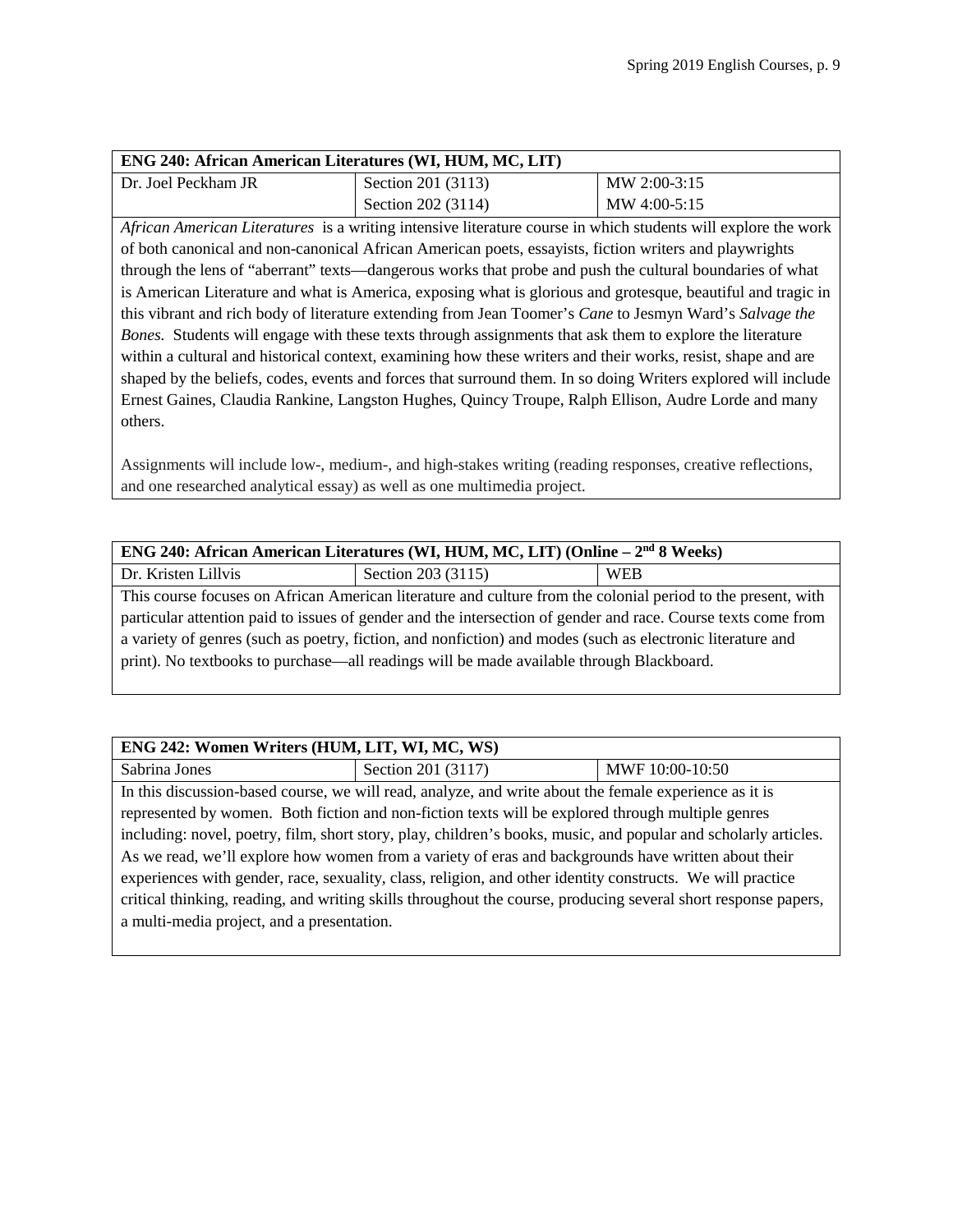## **ENG 242: Women Writers (HUM, LIT, WI, MC, WS)**

| Dr. Hilary Brewster                                                                                                       | Section 202 (3118) | TR 11-12:15   |
|---------------------------------------------------------------------------------------------------------------------------|--------------------|---------------|
|                                                                                                                           | Section 203 (3119) | TR 12:30-1:45 |
| The world continues to resemble a dumpster fire. This class aims to counteract the rage and misogyny with                 |                    |               |
| humor. We will be examining a contemporary, oft-overlooked genre of writing and texts: the ones that are                  |                    |               |
| funny! We will look at women's role in comedy (standup, sketch, sitcom, and memoir) as it has evolved in                  |                    |               |
| 20 <sup>th</sup> century America while considering issues of gender, sexuality, race, ethnicity, ethics, and culture with |                    |               |

regard to creation and analysis. In so doing, students will understand the complex role humor and comedy plays in society and why it is actually essential. If nothing else, students will be able to write funnier retorts to the MRAs they encounter on Twitter.

#### **ENG 242: Women Writers (HUM, LIT, WI, MC, WS) (Online)**

| Dr. Jim Riemer                                                                                                   | Section 204 (3120)                                                                                               | <b>WEB</b> |
|------------------------------------------------------------------------------------------------------------------|------------------------------------------------------------------------------------------------------------------|------------|
| In this class you will be reading, discussing, and writing about a range of texts by women writers. These        |                                                                                                                  |            |
| texts reflect the diversity of women's lives over the last 200 years. You will be examining how these texts      |                                                                                                                  |            |
| relate to the historical, cultural contexts in which they were written and how they are both a reflection of and |                                                                                                                  |            |
| reaction to those contexts. You will be examining how these texts depict women's experiences and how             |                                                                                                                  |            |
| they address issues of gender, including how those relate to issues of identity, class, religious background     |                                                                                                                  |            |
|                                                                                                                  | and beliefs, and differing cultural attitudes and beliefs. The main assignments will include informal            |            |
|                                                                                                                  | individual writing and critical thinking activities, online discussion boards, two literary analysis paragraphs, |            |
| a literary analysis essay, and a web site project.                                                               |                                                                                                                  |            |

## **ENG 263: Introduction to Digital Literary Studies (WI, HUM, LIT, Digital Humanities)**

Ian Nolte Section 201 (3121) W 5:30-8:00 Do you have favorite book you want to examine over and over? Do you want think, analyze, and write about video games? Are you interested in editing digital media? This course examines and explores the field of Digital Literary Studies from three perspectives. We will explore how digital tools can "read" texts in new ways—probing and examining traditional texts with computational software. We will explore literary texts that are "born digital"—examining how we analyze and write about interactive texts and pieces of digital literature, such as video games. And we will create digital texts—developing our skills as digital writers through the genre of the video essay.

| <b>ENG 280: Special Topics – Intro Prof Writing (WI)</b>     |                    |               |
|--------------------------------------------------------------|--------------------|---------------|
| Joni Magnusson                                               | Section 201 (3122) | TR 9:30-10:45 |
| .<br>$\sim$ $\sim$ $\sim$ $\sim$ $\sim$ $\sim$ $\sim$ $\sim$ | $\cdots$           |               |

This course, Introduction to Professional Writing, will introduce students to the basic concepts of professional writing. We will review the most common elements and types of professional writing, such as technical writing, non-profit writing, business writing, digital writing, scientific writing, and document design. The course will answer the question of "what is professional writing" in both theory and practice.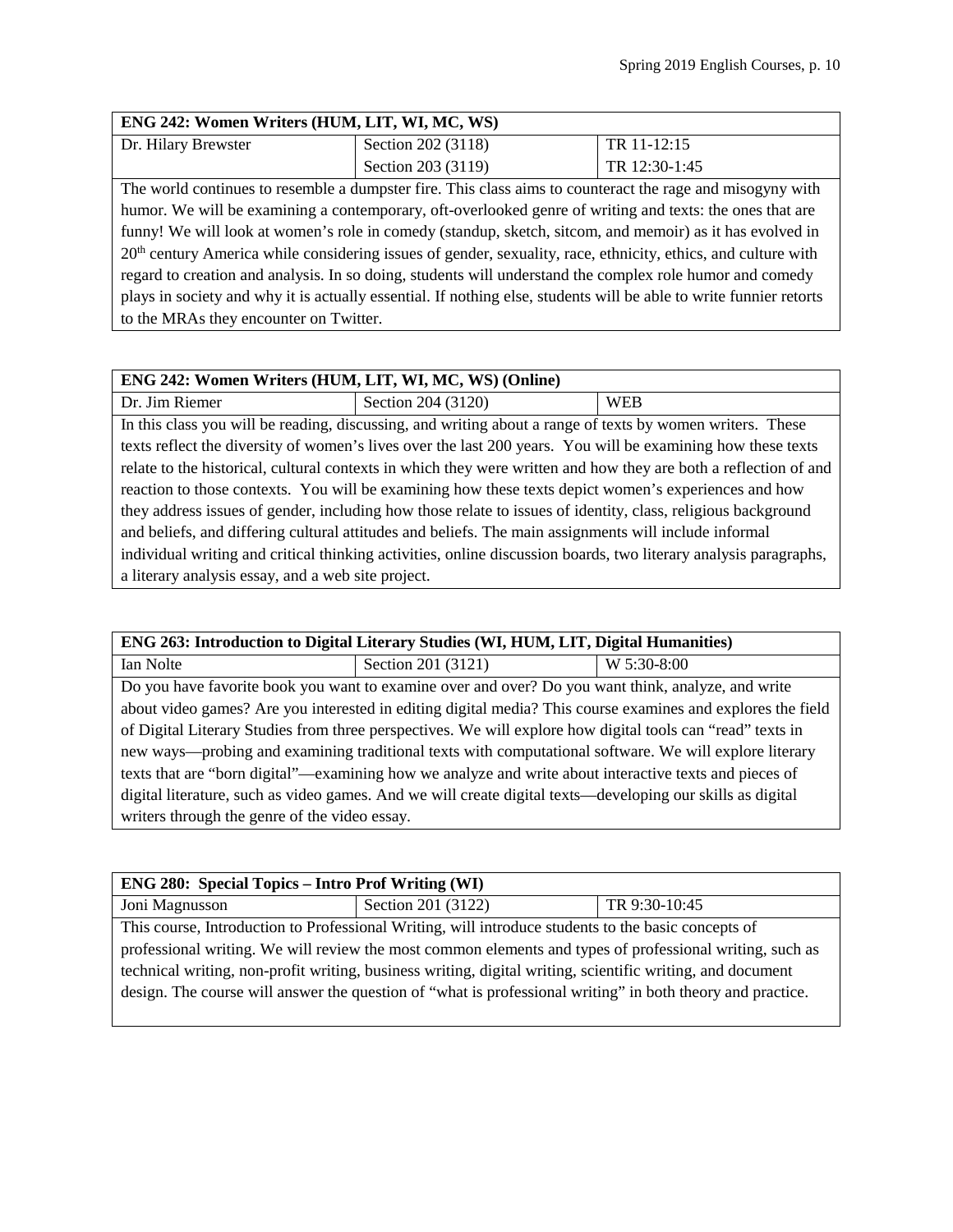| <b>ENG 281 (DH 201): Introduction to Digital Humanities (WI, Digital Humanities)</b>                                |                    |               |  |
|---------------------------------------------------------------------------------------------------------------------|--------------------|---------------|--|
| Dr. Stefan Schöberlein                                                                                              | Section 201 (3123) | TR 12:30-1:45 |  |
| This class, broadly speaking, focuses on the scholarly study of human culture using digital methods and             |                    |               |  |
| technologies. Together, we will figure out what is meant by "digital humanities," sample tools and projects         |                    |               |  |
| from the field, and get to know digital humanists working at Marshall. No prior experience with coding,             |                    |               |  |
| data analysis or digital design is required. This class severs as the introduction to the interdisciplinary digital |                    |               |  |
| humanities minor but is open to anyone interested.                                                                  |                    |               |  |

| ENG 344: Introduction to Film Studies (WI, HUM, LIT, Film Studies, Digital Humanities)                        |                    |              |
|---------------------------------------------------------------------------------------------------------------|--------------------|--------------|
| Ian Nolte                                                                                                     | Section 201 (3124) | MW 2:00-3:15 |
|                                                                                                               | Section 203 (3126) | MW 4:00-5:15 |
| In this course, we will examine film as a literary text. How are stories told in film? What do they say about |                    |              |
| our world? We will examine technical aspects of film form—the craft and technique of making movies. We        |                    |              |
| will also explore the history of film—its evolution as an art form. We will look at films as cultural         |                    |              |

documents—artifacts that can help us understand the world and its cultures. Students will work on their skills as writers, analyzing film from different perspectives. What purpose or role do films play in our lives? What filmmakers and technical innovations have influenced cinema? How have films and their stories changed over time? How do films provide us with insight into culture?

## **ENG 344: Introduction to Film Studies (WI, HUM, LIT, Film Studies, Digital Humanities)**

| Dr. Britton C. Lumpkin                                                                                           | Section 202 (3125)                                                                                        | TR 11-12:15 pm |
|------------------------------------------------------------------------------------------------------------------|-----------------------------------------------------------------------------------------------------------|----------------|
|                                                                                                                  | Each week, we will consider an aspect of film form and analyze a representative and exemplary film from a |                |
| particular nation's cinema in order to better understand film history and cinematic technique. Over the          |                                                                                                           |                |
| course of the semester, students will refine and sharpen their rhetorical and observational skills in regards to |                                                                                                           |                |
| film analysis through various low, medium, and high stakes writing assignments, assigned readings, and           |                                                                                                           |                |
| classroom discussion.                                                                                            |                                                                                                           |                |

| <b>ENG 350: Intro to Textual Analysis (WI, Digital Humanities)</b>                                                              |                                                                                                              |           |  |
|---------------------------------------------------------------------------------------------------------------------------------|--------------------------------------------------------------------------------------------------------------|-----------|--|
| Dr. Jill Treftz                                                                                                                 | Section 201 (3127)                                                                                           | MW 4-5:15 |  |
|                                                                                                                                 | This section of 350 will take you on a whirlwind trip through the analysis of multiple genres of literature, |           |  |
| including poetry (of which there will be a lot), drama (supplied by Shakespeare's Much Ado About                                |                                                                                                              |           |  |
| <i>Nothing</i> ), fiction (this one's a secret), graphic novels (the delightful <i>Rapunzel's Revenge</i> ), and film (still to |                                                                                                              |           |  |
| be decided). The assignments will help you learn how to engage with literature in whatever form you find it,                    |                                                                                                              |           |  |
| and to produce analysis in both traditional (such as written close readings) and non-traditional (digital)                      |                                                                                                              |           |  |
| forms.                                                                                                                          |                                                                                                              |           |  |

| <b>ENG 350: Intro to Textual Analysis (WI, Digital Humanities)</b>                                            |                                    |  |
|---------------------------------------------------------------------------------------------------------------|------------------------------------|--|
| Dr. Britton C. Lumpkin                                                                                        | Section 203 (3129)<br>TR 2-3:15 pm |  |
| This course serves as an introduction to the English major and will prepare you for advanced study in the     |                                    |  |
| discipline. Major emphasis will be placed on sharpening your aptitude in close reading, critical writing, and |                                    |  |
| discipline specific research over the course of the semester. Focus will also be given to gaining a greater   |                                    |  |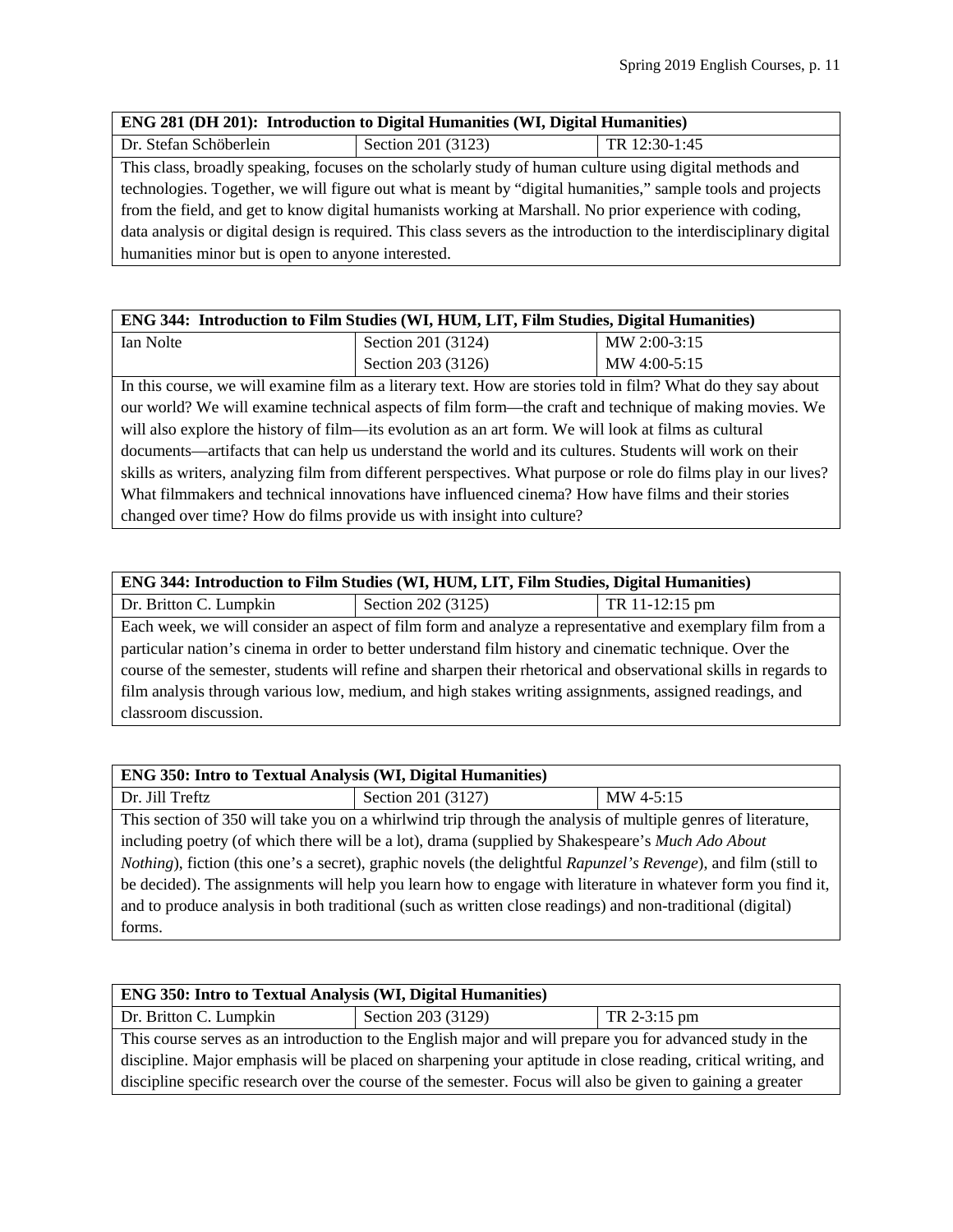knowledge and familiarity with specific terms in poetry, comics, film, prose, drama, and digital humanities that will better help to shape your thoughts and writing. The course will entail the creation and revision two culminating projects, a 5-7 page critical paper and a digital project based off of one of the texts we examine and discuss in class.

## **ENG 350: Intro to Textual Analysis (WI, Digital Humanities)**

Prof. Daniel O'Malley Section 202 (3128) TR 9:30am-10:45am As a prerequisite for many upper-level English courses, this class will cover a variety of literary genres and help students develop their skills in critical-reading, writing, and research. In this section, the majority of our readings will be contemporary literature (fiction, poetry, comics, film), though we also will be considering some of these contemporary selections in conversation with a few canonical works – Shakespeare's play *The Tempest*, for example. Projects will include response papers, explications, researchbased writing, presentations, and digital work.

| <b>ENG 354: Scientific and Technical Writing (WI)</b> |                                                                                                                                                                                                                                                                                                                                                                                                                                  |  |  |
|-------------------------------------------------------|----------------------------------------------------------------------------------------------------------------------------------------------------------------------------------------------------------------------------------------------------------------------------------------------------------------------------------------------------------------------------------------------------------------------------------|--|--|
| Nathan Rucker<br>Section 201 (3130)<br>MWF 10-10:50   |                                                                                                                                                                                                                                                                                                                                                                                                                                  |  |  |
|                                                       | This class builds on the skills developed in Freshman Composition and Advanced Composition to design<br>clear, concise, understandable texts for specific agencies and/or fields relevant to the student's chosen<br>discipline and/or course of study. Your work in this class will focus on common documents found in<br>professional settings such as workplace correspondence (formal letters and memorandums), reports, and |  |  |

formal proposals. Additionally, we will analyze sample texts, discuss ethical issues, and practice audiencefocused design concepts that are important to creating effective technical documents.

As an expert in technical communication put it, "The job of the technical writer: gather, sort, organize, analyze, communicate complex information to be used for a practical purpose (for multiple levels of readers)."

| <b>ENG 354: Scientific and Technical Writing (Online – <math>2nd</math> 8-weeks)</b>                          |                    |            |  |
|---------------------------------------------------------------------------------------------------------------|--------------------|------------|--|
| Amine Oudghiri-Otmani                                                                                         | Section 203 (3132) | <b>WEB</b> |  |
| Technical writing is all about empowerment: making information accessible, usable, and relevant. Knowing      |                    |            |  |
| that much of your career success will depend on how well you communicate, the primary goal of English         |                    |            |  |
| 354 is to prepare you to write in your profession by completing the types of practical writing projects often |                    |            |  |
| required in many professions. Emphasis will be placed on making effective business-related presentations      |                    |            |  |
| supported with appropriate visual aids.                                                                       |                    |            |  |

To focus our path toward these goals, we will analyze graphs, write effective employment documents (including resumes, cover letters, and personnel reports), prepare for a job interview, produce technical documents like reports and formal proposals, and review and practice Standard English grammar as needed and applicable to each assignment.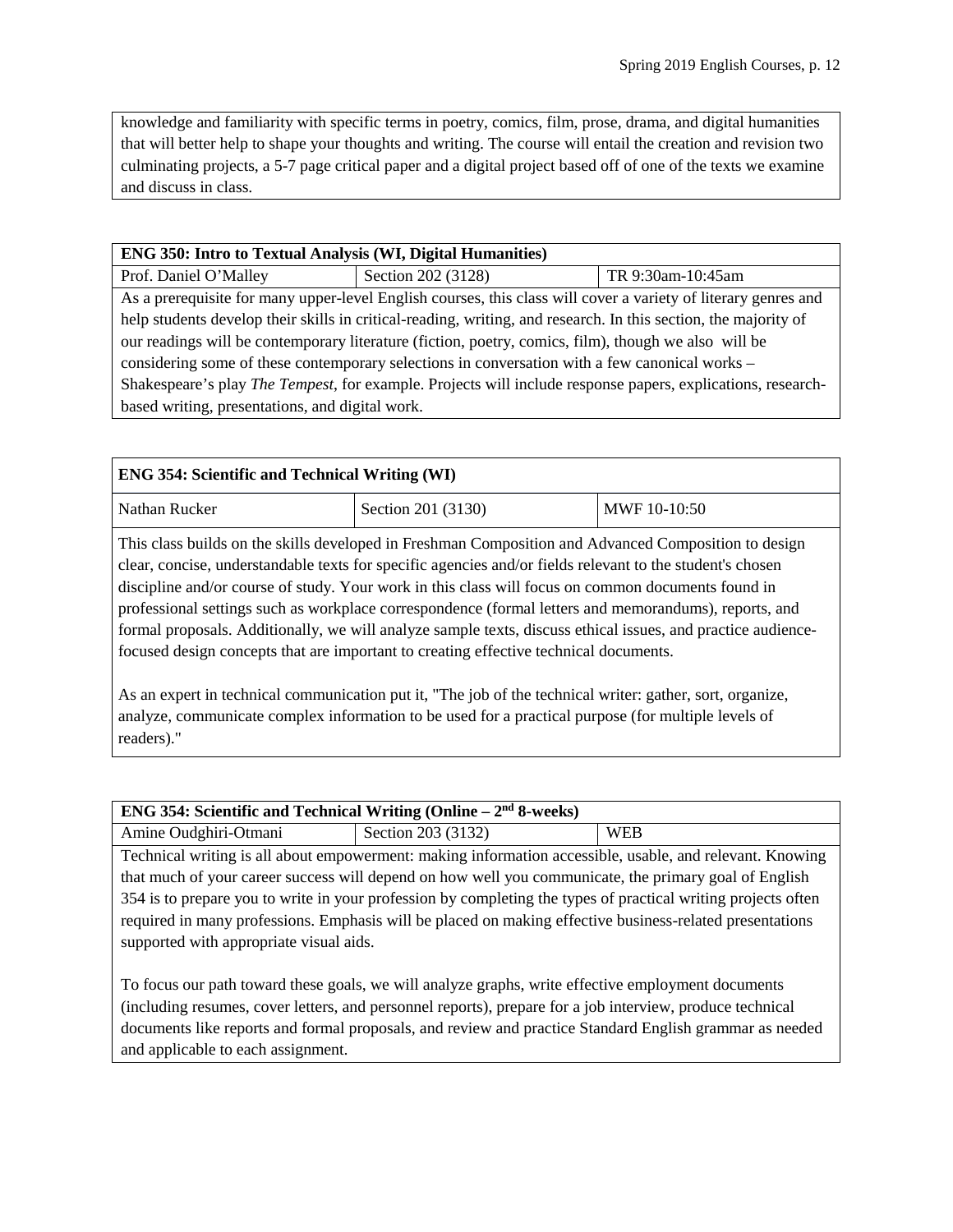## **ENG 355: Introduction to Critical Theory (WI)**

| Dr. Margaret Sullivan | Section 201 (3133) | MW 2-3:15 p.m. |
|-----------------------|--------------------|----------------|
|                       |                    |                |

This course will introduce significant trends in literary theory; no prior knowledge of theory is expected. Students will learn how to identify underlying theoretical concepts in literary criticism as well as how to integrate theory and criticism into their own writing.

Theory is important to literary study because it offers diverse ways to connect literary texts to larger philosophical ideas and social or political movements. Most of our class will examine twentieth and twentyfirst century theoretical movements that continue to shape the study of literature, film and culture in the twenty-first century.

In addition to theoretical topics including deconstruction, gender theory, queer theory, and animal studies, we will read several works of literature, ones that help to work through our theoretical concepts. Literary authors will include James Joyce, Carson McCullers, Flannery O'Connor, Alison Bechdel, and Franz Kafka.

Probable assignments include short reading response papers, an annotated bibliography, and a major "casebook" essay, in which students which explore a range of critical approaches to a literary text of their own choosing.

| <b>ENG 355: Intro to Critical Theory (WI)</b>                                                                   |                    |               |  |
|-----------------------------------------------------------------------------------------------------------------|--------------------|---------------|--|
| Dr. Kristen Lillvis                                                                                             | Section 202 (3134) | TR 9:30-10:45 |  |
| Don't listen to the haters. Critical theory doesn't ruin the experience of reading or watching movies; instead, |                    |               |  |

critical theory gives you more reasons to love your favorite texts.

This course serves as in introduction to the critical theories used to read literature and culture. We will examine a variety of approaches, including formalism, structuralism, poststructuralism, Marxism,

postcolonial theory, feminism, queer theory, postmodernism, and posthumanism. After reading texts by major thinkers in these areas, you will choose the theory you would like to apply to a story, poem, song, music video, film, work of electronic literature, or video game of your choosing. The original theoretical reading you craft will allow you to hone your close reading and research skills and will prepare you for the work of creating a Capstone (ENG 499) project. No textbooks to purchase—all readings will be made available through Blackboard.

## **ENG 355: Introduction to Critical Theory (WI)**

John Young Section 203 (3135) W 6:30-9:00 pm

While theory is often seen as "outside" of literature proper, and thus as imposing "external" concerns onto literary interpretation, this is a misunderstanding: used correctly and effectively, theory should be a tool that enables new kinds of questions about literature (defined broadly) to develop. As Stuart Hall (a theory and critic of postcolonial literature and culture) writes, "Theory is always a detour on the way to something more important." In this course, we will survey a range of theoretical approaches and methods, considered both on their own and in application to specific examples (drawn from poetry, fiction, film, television, graphic novels, and other genres). While understanding the background and aims of a particular theoretical perspective is necessary for determining the kinds of questions it can enable, our primary focus throughout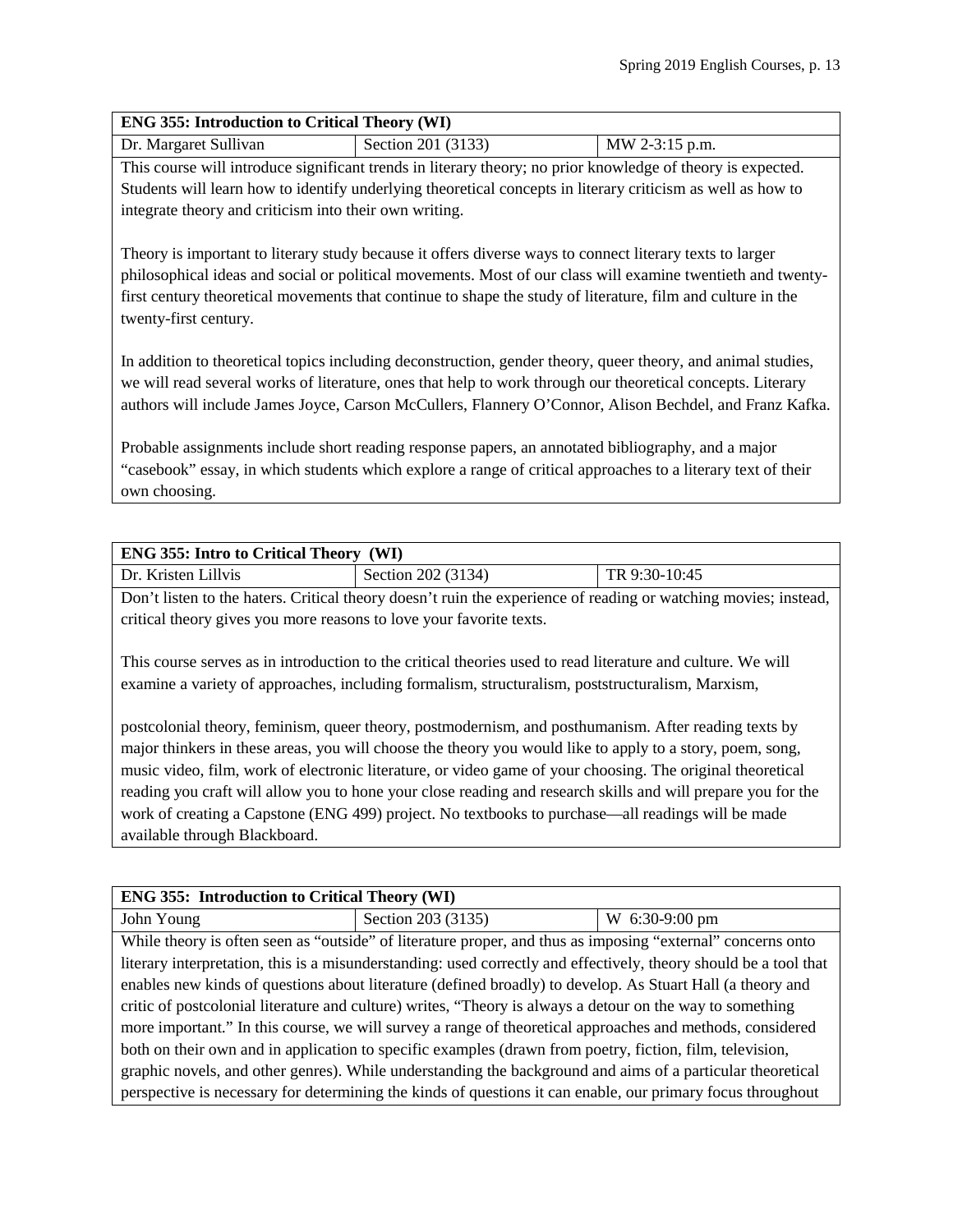will be on the specific differences it would make to approach particular examples from one theoretical orientation or another. Requirements will includes brief responses, one in-class presentation, a shorter paper, and a longer research paper.

| <b>Professor Nicole Lawrence</b>                                                                                                                                                                                                                                                                                                                                                                                                                                                                                                                                                                                                                                                                                                                                                                                                                                                                                                                    | Section 201 (3136)                                                                                                                                                                                                                                                                                          | MWF 11:00-11:50am                                                                                                                                                                                                                                                                                                                                                                                                                             |
|-----------------------------------------------------------------------------------------------------------------------------------------------------------------------------------------------------------------------------------------------------------------------------------------------------------------------------------------------------------------------------------------------------------------------------------------------------------------------------------------------------------------------------------------------------------------------------------------------------------------------------------------------------------------------------------------------------------------------------------------------------------------------------------------------------------------------------------------------------------------------------------------------------------------------------------------------------|-------------------------------------------------------------------------------------------------------------------------------------------------------------------------------------------------------------------------------------------------------------------------------------------------------------|-----------------------------------------------------------------------------------------------------------------------------------------------------------------------------------------------------------------------------------------------------------------------------------------------------------------------------------------------------------------------------------------------------------------------------------------------|
| Lettre from René Magritte to Suzi Gablik, dated May 19, 1958.<br>Dear Mademoiselle Suzi:<br>My last painting was begun by the question, how can I show a glass of water in a painting<br>in a manner that is not indifferent? Neither whimsical, nor arbitrary, nor weak, but, let us<br>say the word: genial? (without false shame). I set out by designing many glasses of water:<br>(3 glasses, sketched) with, always, a stroke in the glass. This stroke, after the 100th or the<br>150th sketch, became cupped, and then took the form of an umbrella.<br>Then the umbrella was placed in the glass, and to finish, underneath the glass.<br>with genius?<br>object which has two opposed functions; not to want water (to repulse it) and to want<br>(contain) water. He would have been charmed, I think, or amused (as if on vacation), and I<br>call the painting: « Hegel's Vacation ».<br>At present I've but a ? for this « subject ». | This is the exact solution to the initial question, how can I paint a glass of water<br>I then thought that Hegel (another genius) would have been quite sensible to this<br>Very cordially yours,<br>René Magritte<br>P.S. I am going to look for a painting with a chair for subject: (sketch of a chair) | u connenci har devomer<br>it sur le rene :<br>100 en ce 150 en dessin s'est evait :<br>100 en ce 150 en dessin s'est evait :<br>10 d'un parapture :<br>10 d'un parapture :<br>our finir, en dessous du merc:<br>in est la solution exacte<br>question initiale:<br>wat plain re underse<br>u avec genue !<br>eurnite peure que Hegel (unaute fêtre)<br>a deux positions opposeer : à la<br>Deer pas vouloir d'eau,<br>exousser) et en vouloir |

(Letter from René Magritte to Suzi Gablik, May 19, 1958)

Above is Magritte's letter to a friend. Here we glimpse the process of creating, Magritte "set[ting] out" to show geniality in a glass of water. After 100-150 *strokes*, Magritte arrives to form, to *the umbrella*. Beyond the charming philosophical implications of this painting, I wanted to show process: the reveling in *nothing* and *something* all at once—the leap that is creation.

This course is a practice, a repeated exercise, a rumination. Look at any manuscript (Whitman's, Didion's, Márquez's) and it is to look at the human behind the crisp "finished" poem, essay, or story. Auden said (in so many words): a poem is never finished, but, rather, is abandoned. This course does not allow the muse to descend in one fell swoop. It does not bank on genius. Instead, this course wrestles with craft, and the craft of the heart and mind. In this course we will craft poems, stories, and essays.

| <b>ENG 360: Introduction to Creative Writing (WI)</b>                                                       |                                                                                                               |                |
|-------------------------------------------------------------------------------------------------------------|---------------------------------------------------------------------------------------------------------------|----------------|
| Dr. Forrest Roth                                                                                            | Section 202 (3137)                                                                                            | TR 11:00-12:15 |
|                                                                                                             | Creative Writing has long been one of the most satisfying ways for all writers to explore their world and     |                |
|                                                                                                             | share their unique vision of it to a particular audience— the first tricky part being how to get started down |                |
| the path. As an introductory workshop to help you begin learning about and developing your skills, this     |                                                                                                               |                |
| course will allow you to engage the conventions of different literary genres while, at the same time,       |                                                                                                               |                |
| formulating your own ideas about how to work with or against those conventions to fulfill your aesthetic    |                                                                                                               |                |
| vision on the page. Towards that end, in addition to reading various creative and critical works by other   |                                                                                                               |                |
| contemporary authors, as well as exploring the kind of creative writing done today in on-line journals, you |                                                                                                               |                |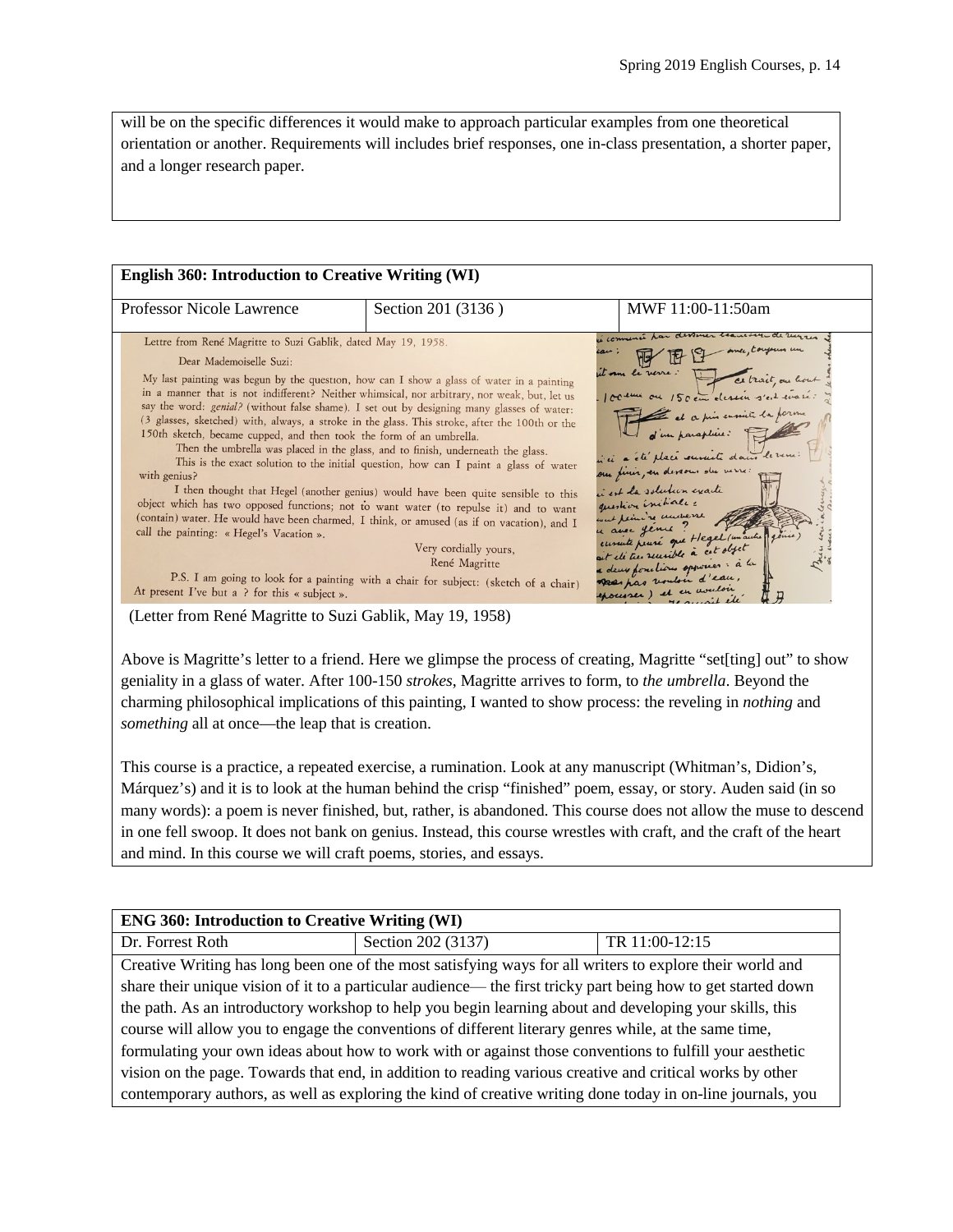will develop workshop drafts to be shared with the class by doing smaller exercises in the forms we will pursue, eventually accomplishing a full portfolio containing your own poetry, fiction and non-fiction that reflects a detailed personal writing philosophy.

## **ENG 360: Introduction to Creative Writing (WI)**

| Professor Wendi Kozma | Section 203 $(3138)$ | $TR 2:00-3:15 PM$ |
|-----------------------|----------------------|-------------------|

Interested in a well-developed story with complex characters? A poem that speaks to the reader across the page? An essay that connects the reader's experience to the author? In this course, we will examine the craft of writing short stories, poems, and essays to better understand the nuances of the writing process and to make our writing more clear, concise, and interesting. Because reading and writing go hand in hand, we will also read various works to better understand the "how to" and the "why" in these kinds of writings and then using that knowledge to improve our own work. Coursework will include keeping a creative writing journal, reflections/responses to the material we are reading as well as workshopping each other's work throughout the semester.

| <b>ENG 360: Introduction to Creative Writing (WI)</b>                                                            |                                                                                                                |              |  |
|------------------------------------------------------------------------------------------------------------------|----------------------------------------------------------------------------------------------------------------|--------------|--|
| Prof. Eric Smith                                                                                                 | Section 204 (3139)                                                                                             | W 4:00-6:20p |  |
|                                                                                                                  | In Introduction to Creative Writing, we will read widely, respond critically, and experiment creatively with   |              |  |
|                                                                                                                  | texts in three genres: poetry, fiction, and creative non-fiction. Our primary focus will be the development of |              |  |
| a healthy and sustainable writing practice—one that focuses less on the finished product and more on the         |                                                                                                                |              |  |
| process of generating usable material for our projects. We will read and write <i>across</i> genres, focusing on |                                                                                                                |              |  |
| fundamentals and foundations found in all good writing. By doing so, we better prepare and train ourselves       |                                                                                                                |              |  |
| for the work ahead: how to approach questions of craft; how to discover solutions to what we might call          |                                                                                                                |              |  |
| "the problem of the page"; and to prepare students for more advanced courses in the creative writing genres      |                                                                                                                |              |  |
| of their choice.                                                                                                 |                                                                                                                |              |  |

| <b>ENG 377: Creative Writing – Poetry</b> |                                                                                                                                                                                                                                                                                                                                                                                                                                                                                                                                                                                                                                                                                                                                                                                                                                                                                                                                                                                                                    |                |
|-------------------------------------------|--------------------------------------------------------------------------------------------------------------------------------------------------------------------------------------------------------------------------------------------------------------------------------------------------------------------------------------------------------------------------------------------------------------------------------------------------------------------------------------------------------------------------------------------------------------------------------------------------------------------------------------------------------------------------------------------------------------------------------------------------------------------------------------------------------------------------------------------------------------------------------------------------------------------------------------------------------------------------------------------------------------------|----------------|
| Prof. Eric Smith                          | Section 201 (3140)                                                                                                                                                                                                                                                                                                                                                                                                                                                                                                                                                                                                                                                                                                                                                                                                                                                                                                                                                                                                 | $W$ 6:30-9:00p |
|                                           | While ENG 377 does allow students to practice writing poetry, we are better served imagining the next<br>fifteen weeks as a rigorous introduction to a <i>life</i> in writing poetry. Such a life requires dutiful practice as a<br>writer and as a reader. Our success, then, will be measured not only by how many poems we write and<br>revise, but also by the accumulation of false-starts, failed drafts, and detours our work takes, as well as what<br>we read, and how we allow what we read to shape our approach to the page's failures and successes. In<br>addition to developing an understanding of poetry's components (the line, the image, metaphor, and music),<br>we will also be developing a consistent, dutiful practice that includes both writing and reading. Building on<br>the good work you did in ENG 360, you will develop new strategies to help you discover habits that:<br>encourage and cultivate your writing practice; help you draft and revise poems; and prepare for more |                |
| advanced study in poetry.                 |                                                                                                                                                                                                                                                                                                                                                                                                                                                                                                                                                                                                                                                                                                                                                                                                                                                                                                                                                                                                                    |                |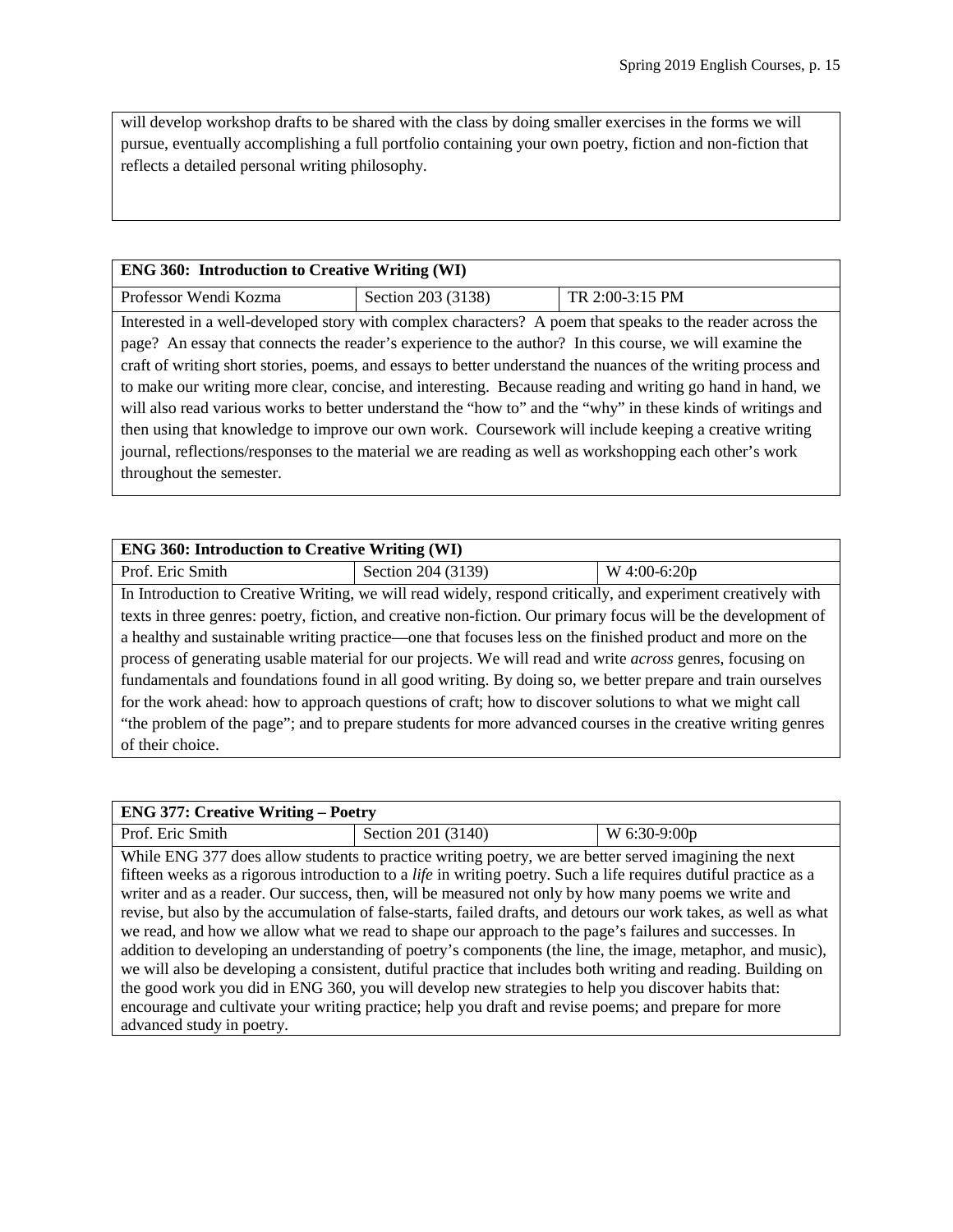| <b>ENG 378: Creative Writing – Fiction</b>                                                                   |                    |              |  |
|--------------------------------------------------------------------------------------------------------------|--------------------|--------------|--|
| Prof. Daniel O'Malley                                                                                        | Section 201 (3141) | $TR 2-3:15p$ |  |
| This is a course devoted to the reading and writing of short stories. Students are expected to have some     |                    |              |  |
| familiarity with basic creative writing strategies (PR: ENG 360: Intro to Creative Writing), and we will     |                    |              |  |
| expand and sharpen those strategies. Daily activities will balance discussion of published work in a variety |                    |              |  |
| of styles along with writing exercises and workshop-style discussion of students' own stories.               |                    |              |  |
|                                                                                                              |                    |              |  |

| <b>ENG 379: Creative Writing – Nonfiction</b>                                                                |                                                                                                              |             |
|--------------------------------------------------------------------------------------------------------------|--------------------------------------------------------------------------------------------------------------|-------------|
| Dr. Joel Peckham JR                                                                                          | Section 201 (3142)                                                                                           | TR 11-12:15 |
|                                                                                                              | In this intermediate-level creative writing course, students will gain practice writing within the genre of  |             |
|                                                                                                              | creative nonfiction. Specifically, students will study and write within the subgenres of the personal essay  |             |
|                                                                                                              | and the memoir essay. Along the way, we'll explore—both in our reading and our writing—the ways in           |             |
| which creative nonfiction purposefully borrows techniques and approaches from other genres as it attempts    |                                                                                                              |             |
|                                                                                                              | to represent truth. We'll also discuss how the published works we'll read for class might inform a students' |             |
| work within the genre of creative nonfiction. Note: This class is structured as a workshop, meaning the bulk |                                                                                                              |             |
| of the writing we discuss in class will be student-authored, in addition to our regular discussion of the    |                                                                                                              |             |
| assigned texts.                                                                                              |                                                                                                              |             |
|                                                                                                              |                                                                                                              |             |

| ENG 407/507: Writing, Editing, and Document Design                                                            |                                                                                                          |                |  |
|---------------------------------------------------------------------------------------------------------------|----------------------------------------------------------------------------------------------------------|----------------|--|
| Joni Magnusson                                                                                                | Section 201 (3143)                                                                                       | TR 11:00-12:15 |  |
|                                                                                                               | This course in Professional Writing, Editing, and Document Design will provide you with knowledge        |                |  |
|                                                                                                               | related to the principles and hands-on practice of being a technical editor and writer. We will begin by |                |  |
| editing a range of documents using a variety of editing types/levels and strategies. We will then move on to  |                                                                                                          |                |  |
| writing and document design in a hands-on setting. By the end of this course, you will be able to lead almost |                                                                                                          |                |  |
| any writing or editing project. Ultimately, this course will make you a better writer, editor, designer, and  |                                                                                                          |                |  |
| document developer.                                                                                           |                                                                                                          |                |  |
|                                                                                                               |                                                                                                          |                |  |

| <b>ENG 408: Writing in the Digital World (WI, Digital Humanities)</b>                                              |                                                                                                           |                    |  |
|--------------------------------------------------------------------------------------------------------------------|-----------------------------------------------------------------------------------------------------------|--------------------|--|
| Dr. Margaret Sullivan                                                                                              | Section 201 (3144)                                                                                        | TR 9:30-10:45 a.m. |  |
|                                                                                                                    | Designed for those who find themselves writing in, or preparing to write in, multimedia and online        |                    |  |
|                                                                                                                    | environments, this course will examine a variety of computer-mediated texts and writing strategies. We'll |                    |  |
| look at electronic literature, for example, as well as the recent film <i>Her</i> , digital archives, and academic |                                                                                                           |                    |  |
| scholarship on 21 <sup>st</sup> century, multimodal writing. Throughout the term, we'll work in online writing     |                                                                                                           |                    |  |
| environments, and will produce essays as multimodal texts. Probable assignments include quizzes, short             |                                                                                                           |                    |  |
| responses, and a digital portfolio.                                                                                |                                                                                                           |                    |  |
|                                                                                                                    |                                                                                                           |                    |  |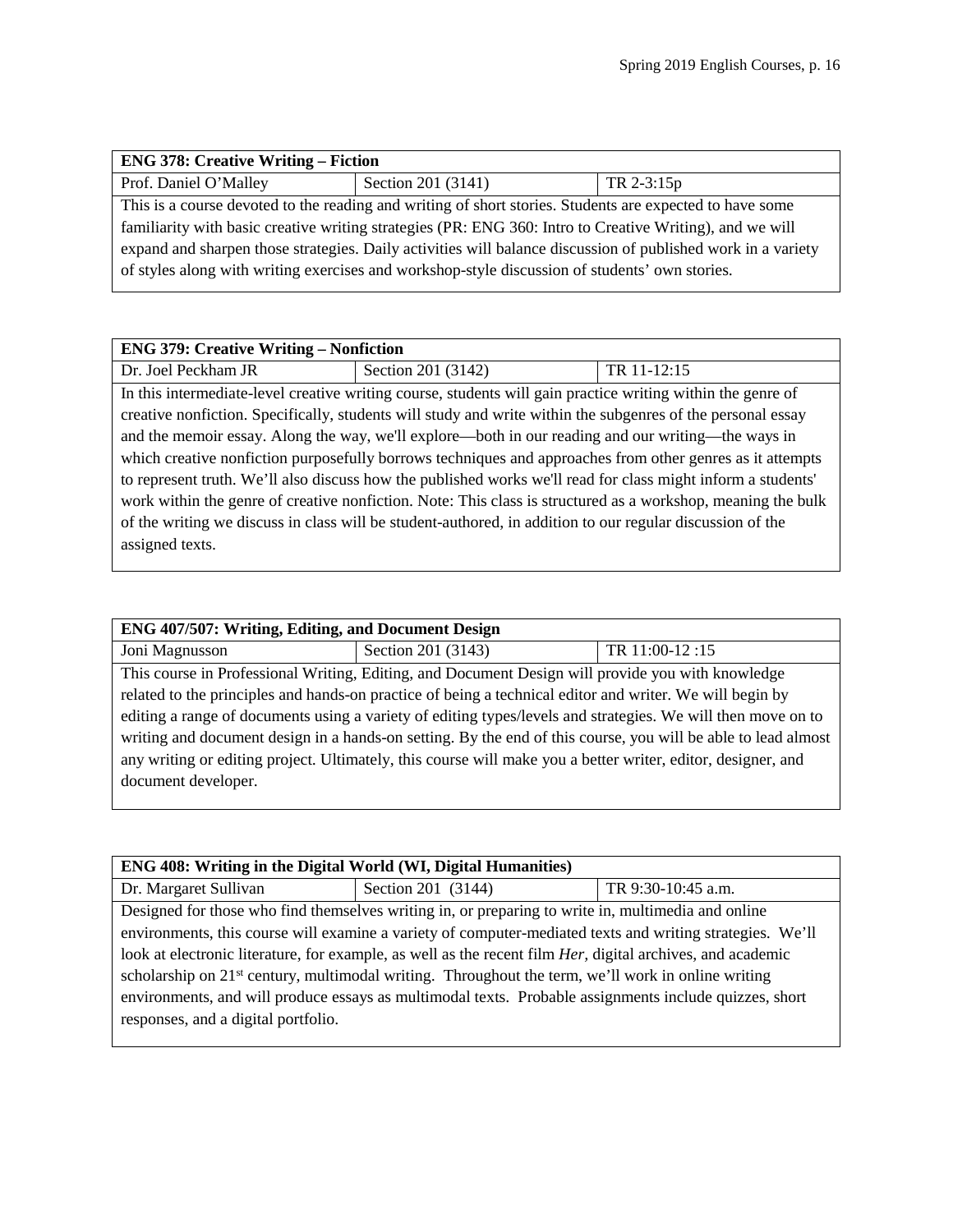| English 410: Shakespeare's Comedies, Tragicomedies, and Romances (WI, LIT)                                     |  |  |
|----------------------------------------------------------------------------------------------------------------|--|--|
| MWF 11-11:50a                                                                                                  |  |  |
|                                                                                                                |  |  |
| Shakespeare's comic, tragi-comic and romantic vision also encompasses the operation of love in the world,      |  |  |
| and all of these themes collide with the tragic in his lyric poetry, especially his famous sonnet cycle.       |  |  |
| Through in-depth study of Shakespeare's sonnets and seven of his most famous comedies, students will gain      |  |  |
| insight into Shakespeare's society, and his place in English and World literature. In this Writing Intensive   |  |  |
| (WI) class, there will be in-class freewrites and weekly prompts, besides three formal essays and a midterm    |  |  |
| on an assigned topic. For the final, students will have the opportunity to revise Essay 1 or 2 after it is     |  |  |
| graded. To ensure appreciation the plays' dramatic and oral qualities, there will be frequent in-class reading |  |  |
| and some performance. Plays studied include The Taming of the Shrew, Twelfth Night, Much Ado About             |  |  |
| Nothing, The Merchant of Venice, Measure for Measure, Cymbeline and The Tempest.                               |  |  |
|                                                                                                                |  |  |

| <b>ENG 411: Chaucer (WI, LIT)</b>                                                                             |                    |                |
|---------------------------------------------------------------------------------------------------------------|--------------------|----------------|
| Kateryna Schray                                                                                               | Section 201 (3146) | $M$ 4:00-6:20p |
| You don't have to be a medievalist to benefit from a class on the works of Geoffrey Chaucer. Chaucer          |                    |                |
| embodies the literature of $14th$ century Europe, and his Canterbury Tales provide a telling insight into the |                    |                |

century Europe, and his *Canterbury Tales* provide a telling insight into the creative workings of an artistic mind. Opting for depth instead of breadth, we will read selected tales closely from several perspectives.

**English-Ed:** Think of this course as a faculty development opportunity because there is a very good chance that at some point in your career you will teach Chaucer's *Canterbury Tales* (maybe even as part of your student teaching). This course will show you how to guide *\*your\** students through Chaucer's stories, language, culture and literary context, and introduce you to effective classroom activities and exercises suitable for high school students. But read on – there's more to it than that...

**Literary Studies:** Your work in this course can result in a publication or conference presentation. Teaching *The Canterbury Tales* today is very different from teaching this collection twenty years ago. In all likelihood Chaucer's original audience responded to his tales differently than today's readers – and that's a good thing. One of the stories – a romance – begins with a rape that is casually dismissed; another tale – a fabliau – offers date-rape as a means of justice; three other tales – all hagiographies – take for granted that Jews, Muslims and pagans are evil. We can't simply gloss over the parts of these tales that are outrageous to modern readers by telling our students that Chaucer was just "a product of his time." As a result, Chaucer's stature as a great author is understandably shaky. I am wondering if there is a way to "redeem" Chaucer's works for today's readers. (How) can we teach *The Canterbury Tales* with sensitivity towards students, without simply excusing the cultural milieu of the Middle Ages and while still acknowledging the work's value within the British literary canon?

**Creative Writing:** Maybe part of the answer to the above lies with today's authors. We'll look at how Chaucer mastered numerous genres and literary techniques and examine their modern parallels in today's fiction and poetry. We'll also look at how modern writers have attempted to retell Chaucer's stories in light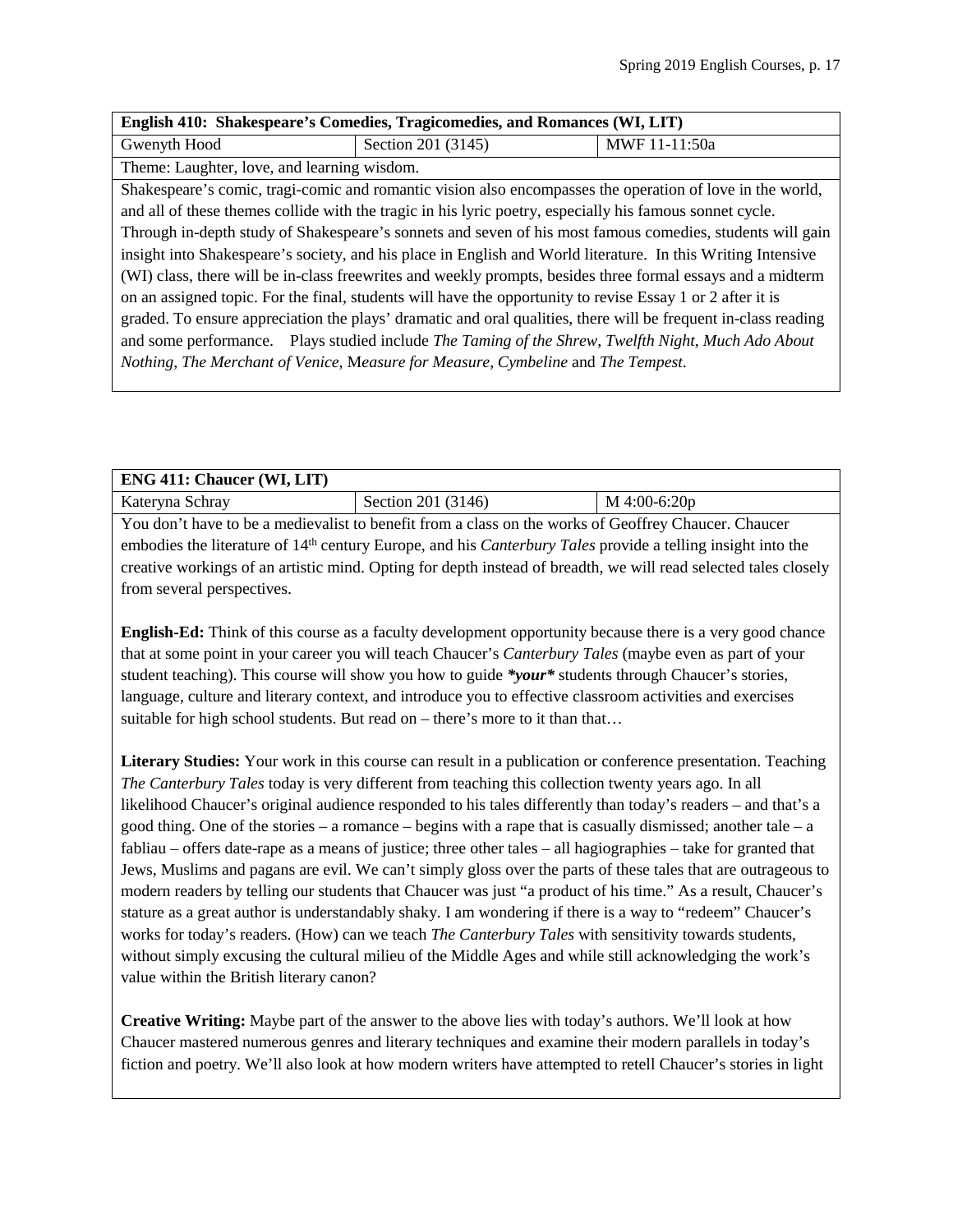of the questions raised above.

**General English:** Like the works of William Shakespeare, Chaucer's tales are an ideal laboratory for exploring corporate strategies, inter-personal conflict, public policy and legal precedence. One of our assignments involves figuring out a way to make money based on the *Canterbury Tales*.

**Majors other than English:** Medieval literature is inherently interdisciplinary, and you will enrich our experience as a class with your knowledge of your discipline. Our class activities will include material from, at the very least, History, Philosophy, Religious Studies, Classics, Music, Art, Film, Psychology, Sociology, Geography and Biology.

| <b>ENG 419: Approaches to Teaching Literature (LIT)</b>                                                       |                                                                                                                  |              |  |
|---------------------------------------------------------------------------------------------------------------|------------------------------------------------------------------------------------------------------------------|--------------|--|
| Megan Marshall                                                                                                | Section 201 (3147)                                                                                               | M 5:30-8:00p |  |
|                                                                                                               | This is a professional methods course, designed for pre-service teachers who intend to teach English             |              |  |
|                                                                                                               | Language Arts in public schools, grades 5-12. This course focuses on developing professional expertise           |              |  |
|                                                                                                               | through studying and practicing effective pedagogy for teaching middle to high school students how to read       |              |  |
|                                                                                                               | and to think critically about texts, including, but not limited to, poetic, fictional, cinematic, graphic,       |              |  |
|                                                                                                               | nonfictional, and dramatic. We will do our own readings of a wide variety of texts (various genres, various      |              |  |
|                                                                                                               | cultures), develop our abilities to use literary terminology, contextual research, and various literary critical |              |  |
|                                                                                                               | approaches to make meanings, and develop our knowledge of the various conventions that constitute                |              |  |
| different genres. We will do metacognitive reflections on the processes and strategies we use to read texts.  |                                                                                                                  |              |  |
| We will focus equally on pedagogy, developing a repertoire of effective, research-based methods of            |                                                                                                                  |              |  |
| teaching others to read texts affectively, analytically, and interpretively and reflecting critically on what |                                                                                                                  |              |  |
| does and doesn't work in the methods we use. Because this course is Writing Intensive (WI), we will do        |                                                                                                                  |              |  |
| much of this work in writing, as well as in speaking; and we will develop our own formal writing as well as   |                                                                                                                  |              |  |
| our own informal "write to learn" strategies. This course assumes that informal writing of many kinds is a    |                                                                                                                  |              |  |
| necessary pedagogical approach to teaching reading.                                                           |                                                                                                                  |              |  |

| ENG 422: American Literature 1830-1865 (WI, LIT)                                                             |                                                                                                              |                    |
|--------------------------------------------------------------------------------------------------------------|--------------------------------------------------------------------------------------------------------------|--------------------|
| Dr. Jana Tigchelaar                                                                                          | Section 201 (3148)                                                                                           | TR 12:30-1:45 p.m. |
| Romance and Reform: Literature of Antebellum America                                                         |                                                                                                              |                    |
|                                                                                                              | The antebellum period was filled with concerns about developing a distinctive "American" literature,         |                    |
|                                                                                                              | coupled with questions about defining U.S. identity. Taking part in these conversations were diverse         |                    |
|                                                                                                              | national voices, representing a range of ethnicities, races, genders, and classes. This course will consider |                    |
| how canonical literature of the American Renaissance time period developed in the context of these voices    |                                                                                                              |                    |
| and issues. We will study texts that examine the important cultural and social issues of the time (including |                                                                                                              |                    |
| reform movements like abolitionism and women's rights and the rise of urbanization and industrialization)    |                                                                                                              |                    |
| and consider how those issues shape the work of so-called canonical authors (the Transcendentalists, the     |                                                                                                              |                    |
| Dark Romantics, and the poetry of Walt Whitman and Emily Dickinson). We will focus throughout the            |                                                                                                              |                    |
| course on building research, writing, and analysis skills; the major assignments will include a commonplace  |                                                                                                              |                    |
|                                                                                                              | book reading journal, a close reading analysis paper, an annotated bibliography, and a final research paper. |                    |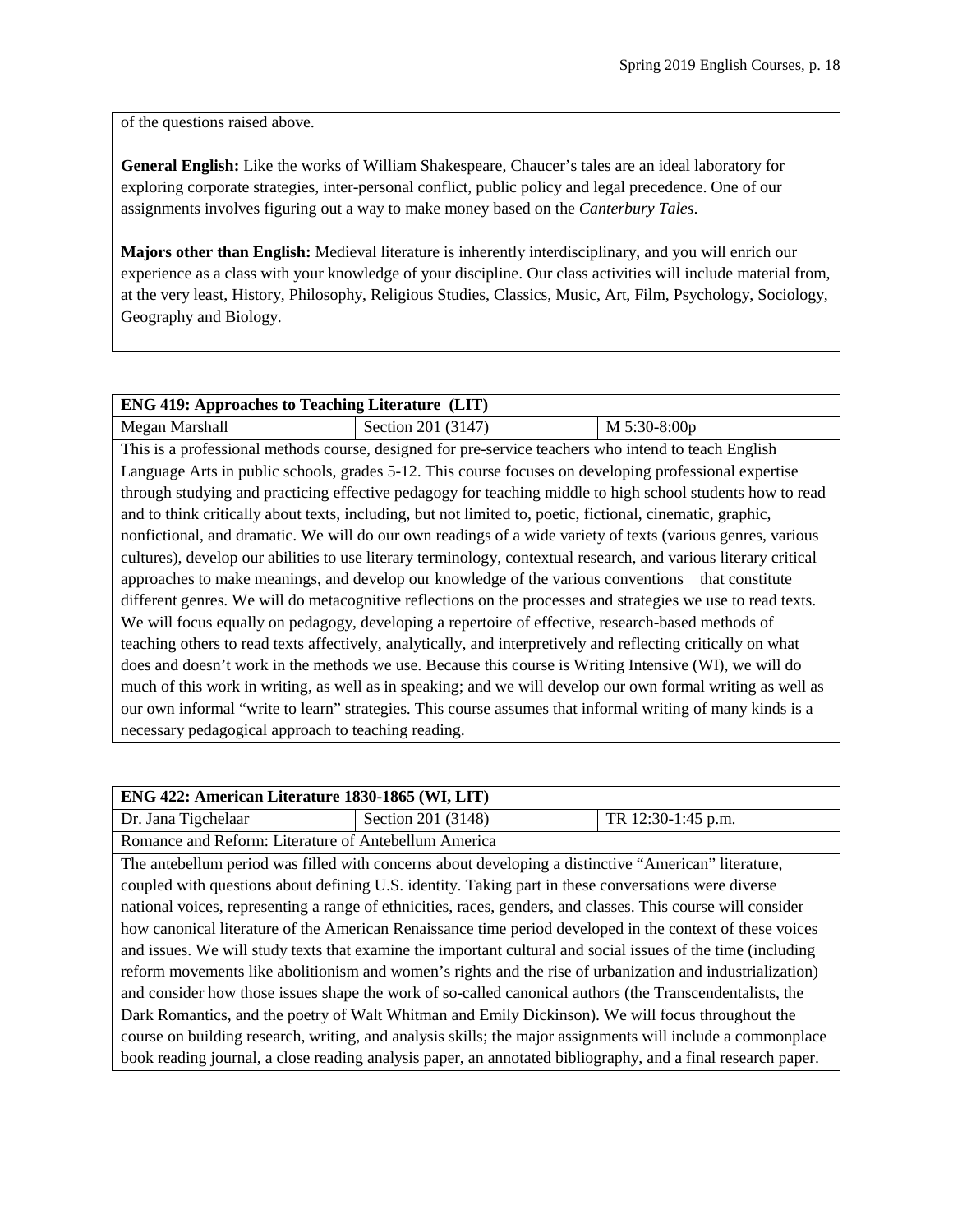| <b>ENG 428: International Literature (WI, LIT)</b>                                                          |                                                                                                                  |             |
|-------------------------------------------------------------------------------------------------------------|------------------------------------------------------------------------------------------------------------------|-------------|
| Dr. Puspa Damai                                                                                             | Section 201 (3150)                                                                                               | TR 2-3:15pm |
| Theme: Nobelists and their World                                                                            |                                                                                                                  |             |
|                                                                                                             | This is an advanced level course on international literature. It explores works - primarily novels - written by  |             |
|                                                                                                             | Nobel laureates from around the world. These "Nobelists" on the one hand will offer us simply the best of        |             |
|                                                                                                             | what is out there in the field of literature; on the other hand, they will help us reflect on a range of themes, |             |
| questions, concerns, issues and emotions that are truly global and universal. Our reading list will include |                                                                                                                  |             |
| texts such as Hermann Hesse's Siddhartha, V. S. Naipaul's A Bend in the River, Naguib Mahfouz's Arabian     |                                                                                                                  |             |
| Nights and Days, J. M. Coetzee's Disgrace and Albert Camus's The Stranger. Besides these novels, we will    |                                                                                                                  |             |
| also read essay and excerpts on what constitutes the concept of the world by thinkers including Immanuel    |                                                                                                                  |             |
| Kant, Jean-Luc Nancy, Edward Said and Jacques Derrida.                                                      |                                                                                                                  |             |
|                                                                                                             | Assignments will include a few short reflection papers, oral presentations and a final paper.                    |             |

| ENG 432: Contemporary Literature (LIT, WI, Addiction Studies, Digital Humanities)                                                                                                                                                                                                                                                                                                                                                                                                                                                                                                                                                                                                                                                                                                                                                                                                               |                    |           |
|-------------------------------------------------------------------------------------------------------------------------------------------------------------------------------------------------------------------------------------------------------------------------------------------------------------------------------------------------------------------------------------------------------------------------------------------------------------------------------------------------------------------------------------------------------------------------------------------------------------------------------------------------------------------------------------------------------------------------------------------------------------------------------------------------------------------------------------------------------------------------------------------------|--------------------|-----------|
| Professor Kristin Steele                                                                                                                                                                                                                                                                                                                                                                                                                                                                                                                                                                                                                                                                                                                                                                                                                                                                        | Section 201 (3152) | TR 4-5:15 |
| <b>Literature of Addiction</b><br>What is "contemporary literature"? In addition to questioning and (re)defining both terms "contemporary"<br>and "literature," we will use various critical and theoretical lenses to help guide our readings and analyses.<br>We will read a variety of texts-novels, memoirs, poetry, a graphic novel, films, experimental texts, blogs,<br>and video games—that explore and examine addiction in some way. How has the way we write about and<br>define addiction changed in the 21st Century? How do the ways we represent addiction in both traditional<br>and non-traditional texts affect our understanding of the disease? How does the rhetoric surrounding<br>addiction either reinforce or reject stigma? And finally, can literature itself in part create new pathways for<br>recovery? A digital project will culminate our semester-long study. |                    |           |

Dr. Walter Squire Section 201 (3153) TR 9:30-10:45a There will be blood. This course will trace developments in horror film from the silent era until the present, with focus upon sub-genres (mad scientist, eco-horror, slasher, zombie, ghost, sf horror, vampire, and cannibal films), theory (the abject, the uncanny, queer theory, and disability studies), and intersections between specific films and socio-political concerns/structures, particularly those regarding gender and race. Readings from the assigned texts *Horror*, by Brigid Cherry, and *The Monstrous-Feminine*, by Barbara Creed, will be supplemented by select feature-length films, such as *The Cabinet of Dr. Caligari, Frankenstein, Psycho, Night of the Living Dead, Get Out, Alien, A Girl Walks Home Alone at Night, Let the Right One In,* and *Raw.* Assignments will include low-, medium-, and high-stakes writing (various in-class exercises, viewing responses to assigned feature-length films, and an annotated bibliography), and class members will have the opportunity to create their own short horror film.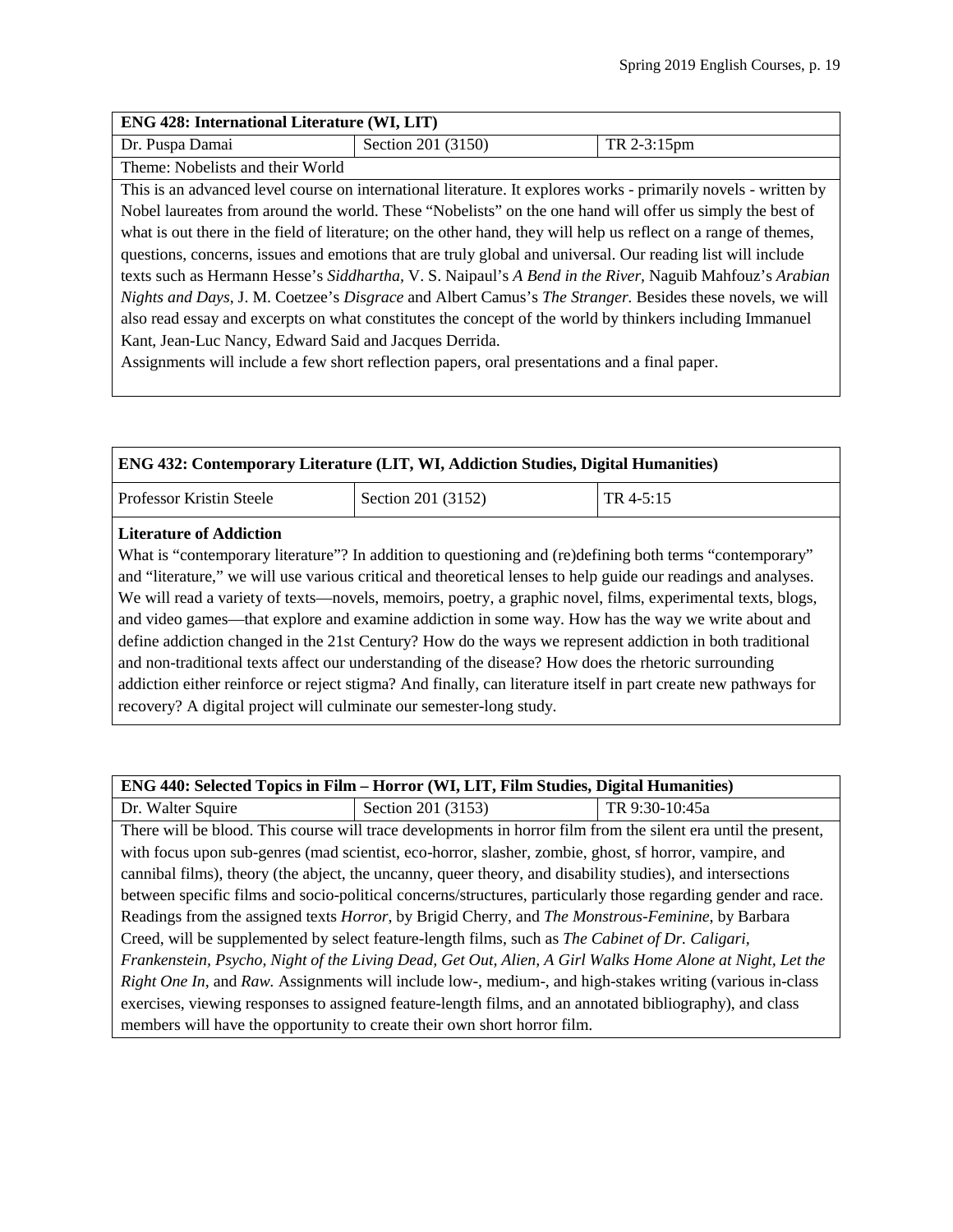| ENG 445: Screenwriting (WI, LIT, Film Studies)                                                                |                    |             |
|---------------------------------------------------------------------------------------------------------------|--------------------|-------------|
| Ian Nolte                                                                                                     | Section 201 (3154) | M 5:30-8:00 |
| In this course, we will write screenplays for short films. We will study professional screenplay formatting   |                    |             |
| and structure and how to tailor storytelling for the screen. We will study a published screenplay and the     |                    |             |
| completed film to understand the connections between screenwriting and film production. We will write         |                    |             |
| screenplay exercises that focus on dialogue and visual storytelling, screenplays for five minute shorts, and  |                    |             |
| screenplays for longer twenty minute shorts. We will explore the challenges and benefits of writing for zero- |                    |             |
| budget or student productions. We will also explore film festivals and screenwriting contests as a venue for  |                    |             |
| our screenplays and method of networking with other filmmakers.                                               |                    |             |

## **ENG 470: Form and Theory of Creative Writing (WI, LIT)**

poetry.

Rachel Rinehart Section 201 (3156) T 5:30 – 8:00 PM This course is designed to familiarize students with the craft of reading and writing poetry. Course texts will include *Triggering Town* by Richard Hugo and *The Poet's Companion: A Guide to the Pleasures of Writing Poetry* by Kim Addonizio and Dorianne Laux, as well as poems and craft pieces by a diverse cast of poets. Students will study and write a variety of formal and occasional poems, as well as participate in a workshop. Students will conceptualize their own "Triggering Town" and write a series of poems set there. At the end of the semester students will submit a portfolio of poems and write a review of a contemporary collection of

| <b>ENG 480: Special Topics - Writing Speculative Fiction: SciFi &amp; Fantasy (WI)</b> |  |  |
|----------------------------------------------------------------------------------------|--|--|
|                                                                                        |  |  |

Dr. Gwenyth Hood Section 201 (3159) MW 2-3:15 Speculative Fiction encompasses the genres of Science Fiction and Fantasy, both also subgenres of Fantastic Literature. The "Fantastic" implies literature which examines life as it is not, or at least, as it is not perceived. As Orson Scott Card points out in *How to Write Science Fiction and Fantasy* (which will be one of our texts), stereotypically, from a publisher's point of view, Science Fiction tends to involve scientific laws and fantasy tends to involve magic, but from the writer's side, it is much more complicated than that. To explore the genre, we will read and discuss selected works of science fiction and fantasy (mostly short stories or novellas). As a major project, each students will write four short stories, or four chapters or connected episodes of a longer project. Other class work will include in-class freewrites, a discussion board, peer review, and weekly prompts, some on published writing, and some reflecting on your work in progress.

| <b>ENG 492: Fiction Workshop</b>                                                                            |                    |                |
|-------------------------------------------------------------------------------------------------------------|--------------------|----------------|
| Prof. John Van Kirk                                                                                         | Section 201 (3170) | $W$ 4-6:20 $p$ |
| Offers students a forum for presentation, discussion, and refinement of their work, either short stories or |                    |                |
| novels. (PR: ENG 378 or permission of the instructor)                                                       |                    |                |